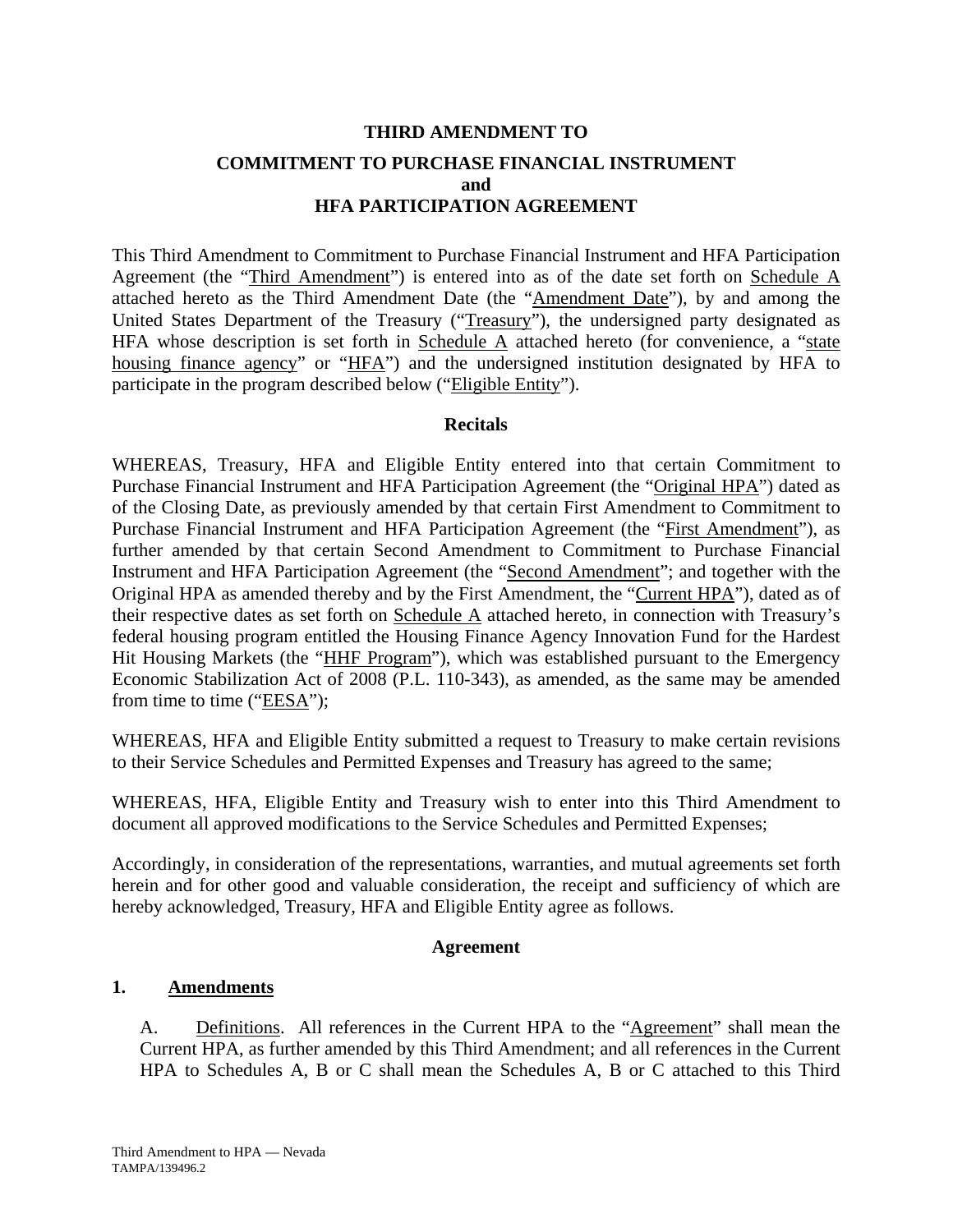Amendment. All references herein to the "HPA" shall mean the Current HPA, as further amended by this Third Amendment.

B. Schedule A. Schedule A attached to the Current HPA is hereby deleted in its entirety and replaced with Schedule A attached to this Third Amendment.

C. Schedule B. Schedule B attached to the Current HPA is hereby deleted in its entirety and replaced with Schedule B attached to this Third Amendment.

D. Schedule C. Schedule C attached to the Current HPA is hereby deleted in its entirety and replaced with Schedule C attached to this Third Amendment.

## **2. Representations, Warranties and Covenants**

A. HFA and Eligible Entity. HFA and Eligible Entity, each for itself, make the following representations, warranties and covenants to Treasury and the truth and accuracy of such representations and warranties and compliance with and performance of such covenants are continuing obligations of HFA and Eligible Entity, each as to itself. In the event that any of the representations or warranties made herein cease to be true and correct or HFA or Eligible Entity breaches any of its covenants made herein, HFA or Eligible Entity, as the case may be, agrees to notify Treasury immediately and the same shall constitute an Event of Default under the HPA.

(1) HFA and Eligible Entity each hereby certifies, represents and warrants as of the date hereof that each of the representations and warranties of HFA or Eligible Entity, as applicable, contained in the HPA are true, correct, accurate and complete in all material respects as of the date hereof. All covenants of HFA or Eligible Entity, as applicable, contained in the HPA shall remain in full force and effect and neither HFA, nor Eligible Entity is in breach of any such covenant.

(2) Eligible Entity has the full corporate power and authority to enter into, execute, and deliver this Third Amendment and any other closing documentation delivered to Treasury in connection with this Third Amendment, and to perform its obligations hereunder and thereunder.

(3) HFA has the full legal power and authority to enter into, execute, and deliver this Third Amendment and any other closing documentation delivered to Treasury in connection with this Third Amendment, and to perform its obligations hereunder and thereunder.

## **3. Miscellaneous**

A. The recitals set forth at the beginning of this Third Amendment are true and accurate and are incorporated herein by this reference.

B. Capitalized terms used but not defined herein shall have the meanings ascribed to them in the HPA.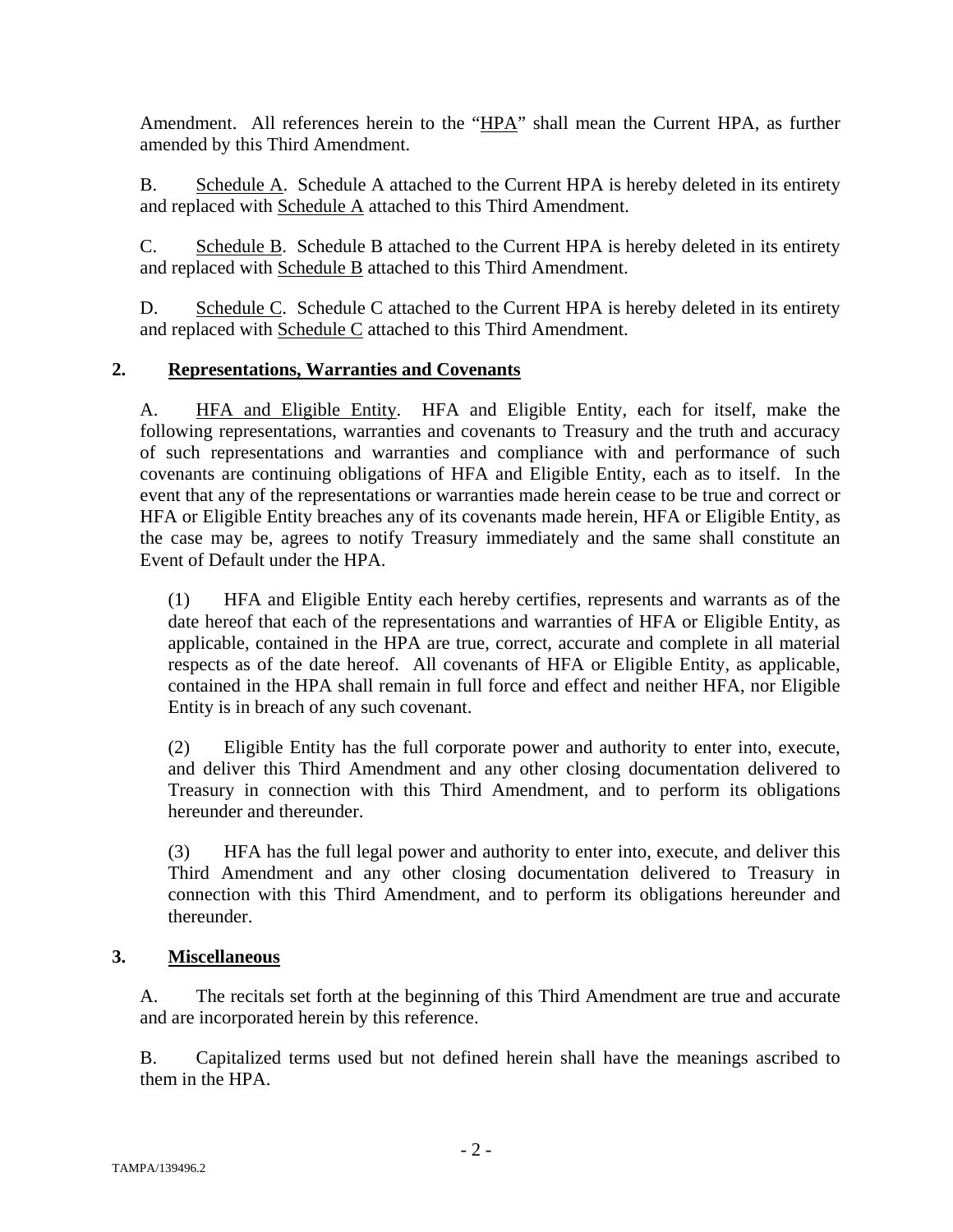C. Any provision of the HPA that is determined to be prohibited or unenforceable in any jurisdiction shall, as to such jurisdiction, be ineffective to the extent of such prohibition or unenforceability without invalidating the remaining provisions of the HPA, and no such prohibition or unenforceability in any jurisdiction shall invalidate such provision in any other jurisdiction.

D. This Third Amendment may be executed in two or more counterparts (and by different parties on separate counterparts), each of which shall be deemed an original, but all of which together shall constitute one and the same instrument. Facsimile or electronic copies of this Third Amendment shall be treated as originals for all purposes.

## [SIGNATURE PAGE FOLLOWS; REMAINDER OF PAGE INTENTIONALLY LEFT BLANK]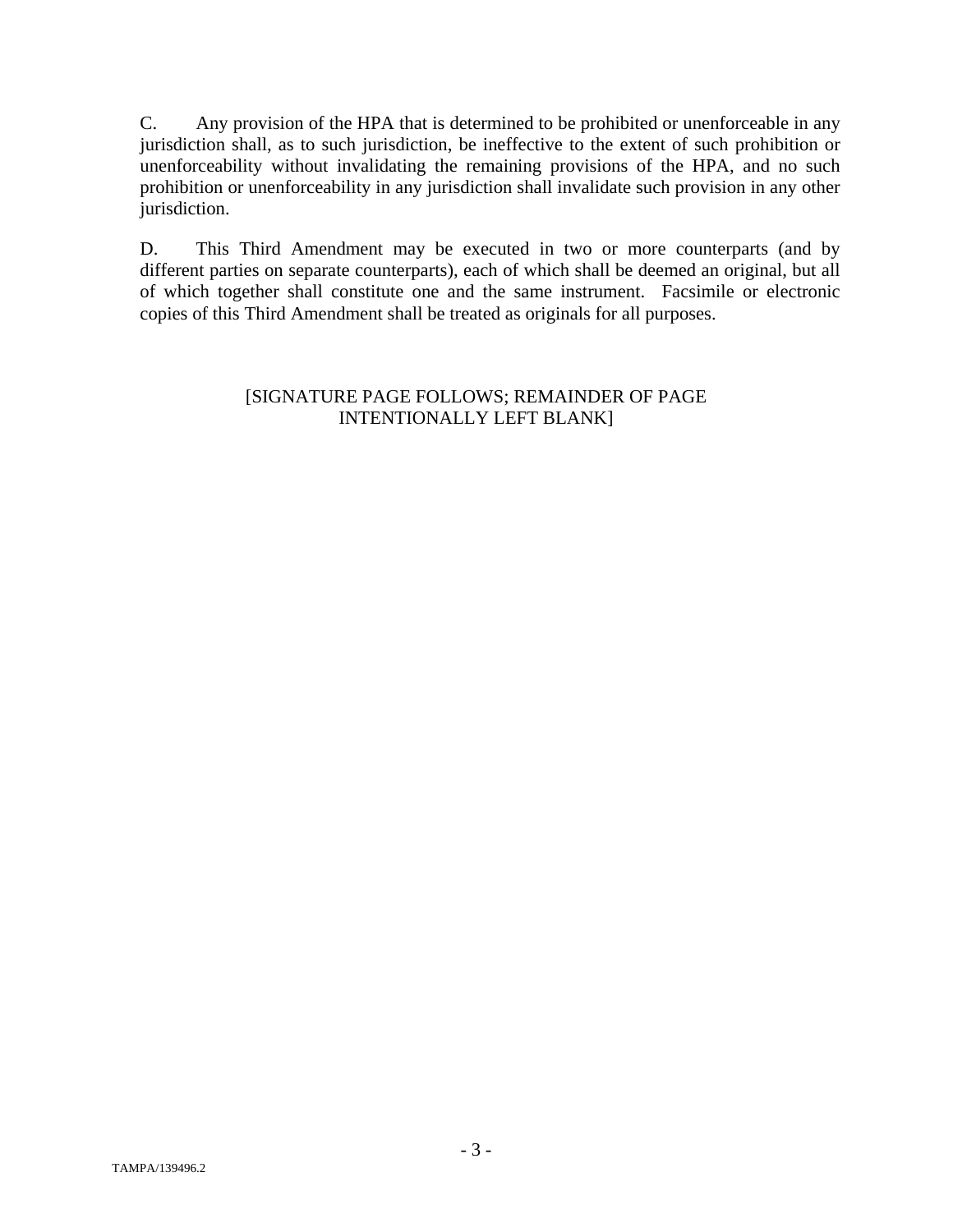**In Witness Whereof**, HFA, Eligible Entity and Treasury by their duly authorized officials hereby execute and deliver this Third Amendment to Commitment to Purchase Financial Instrument and HFA Participation Agreement as of the Amendment Date.

#### **HFA**: **TREASURY**:

## NEVADA HOUSING DIVISION UNITED STATES DEPARTMENT OF THE **TREASURY**

By: <u>/s/ Charles L. Horsey</u> By: Name: Charles L. Horsey Name: Timothy G. Massad

Title: Administrator Title: Acting Assistant Secretary for Financial Stability

#### **ELIGIBLE ENTITY**:

NEVADA AFFORDABLE HOUSING ASSISTANCE CORPORATION

By: /s/ Lon A. DeWeese Name: Lon A. DeWeese Title: Director, Secretary/Treasurer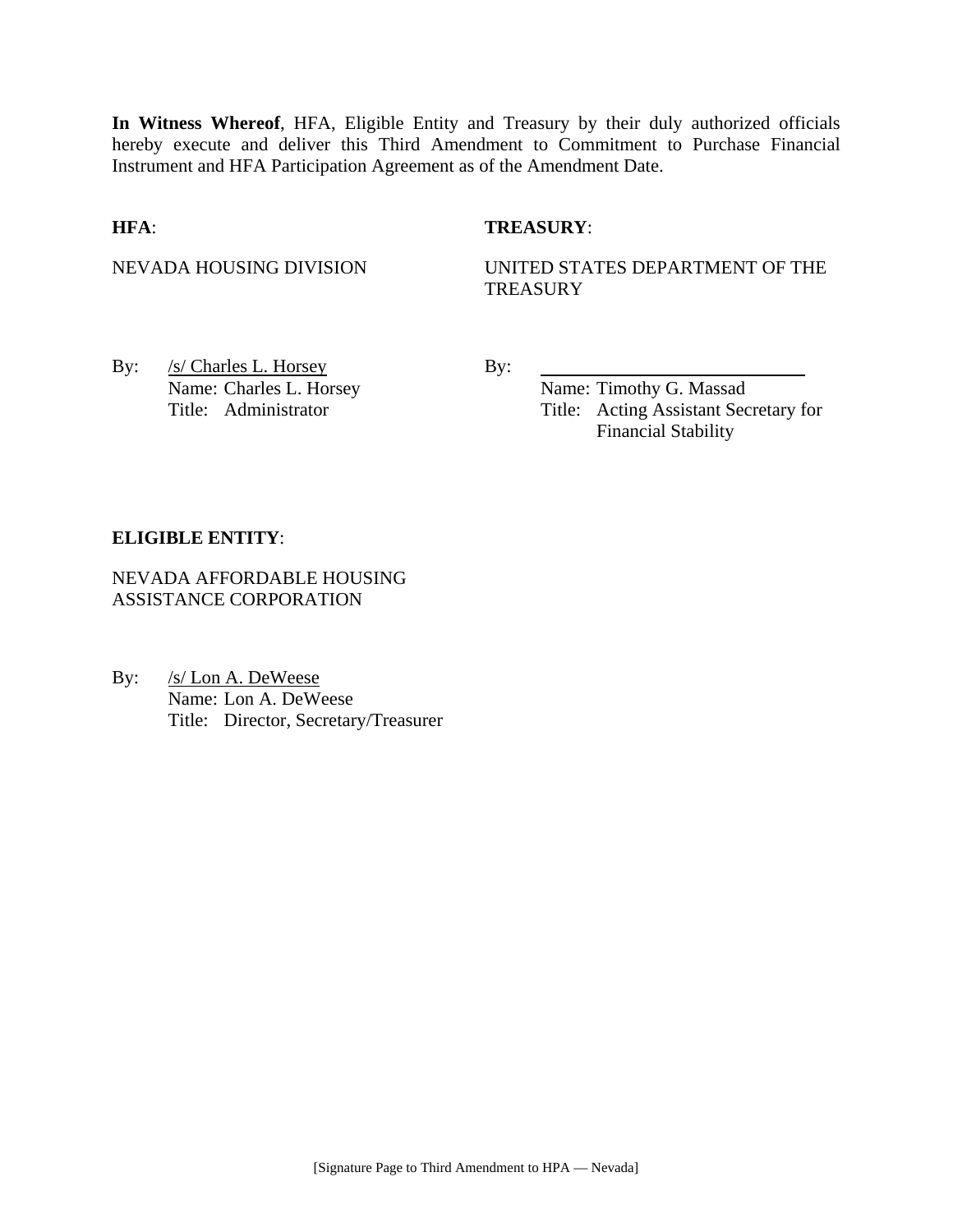In Witness Whereof, HFA, Eligible Entity and Treasury by their duly authorized officials hereby execute and deliver this Third Amendment to Commitment to Purchase Financial Instrument and HFA Participation Agreement as of the Amendment Date.

HFA:

#### TREASURY:

NEVADA HOUSING DIVISION

UNITED STATES DEPARTMENT OF THE **TREASURY** 

By:

Name: Title:

By:

Name: Timothy G. Massad Title: Acting Assistant Secretary for Financial Stability

#### **ELIGIBLE ENTITY:**

NEVADA AFFORDABLE HOUSING ASSISTANCE CORPORATION

By:

Name: Title: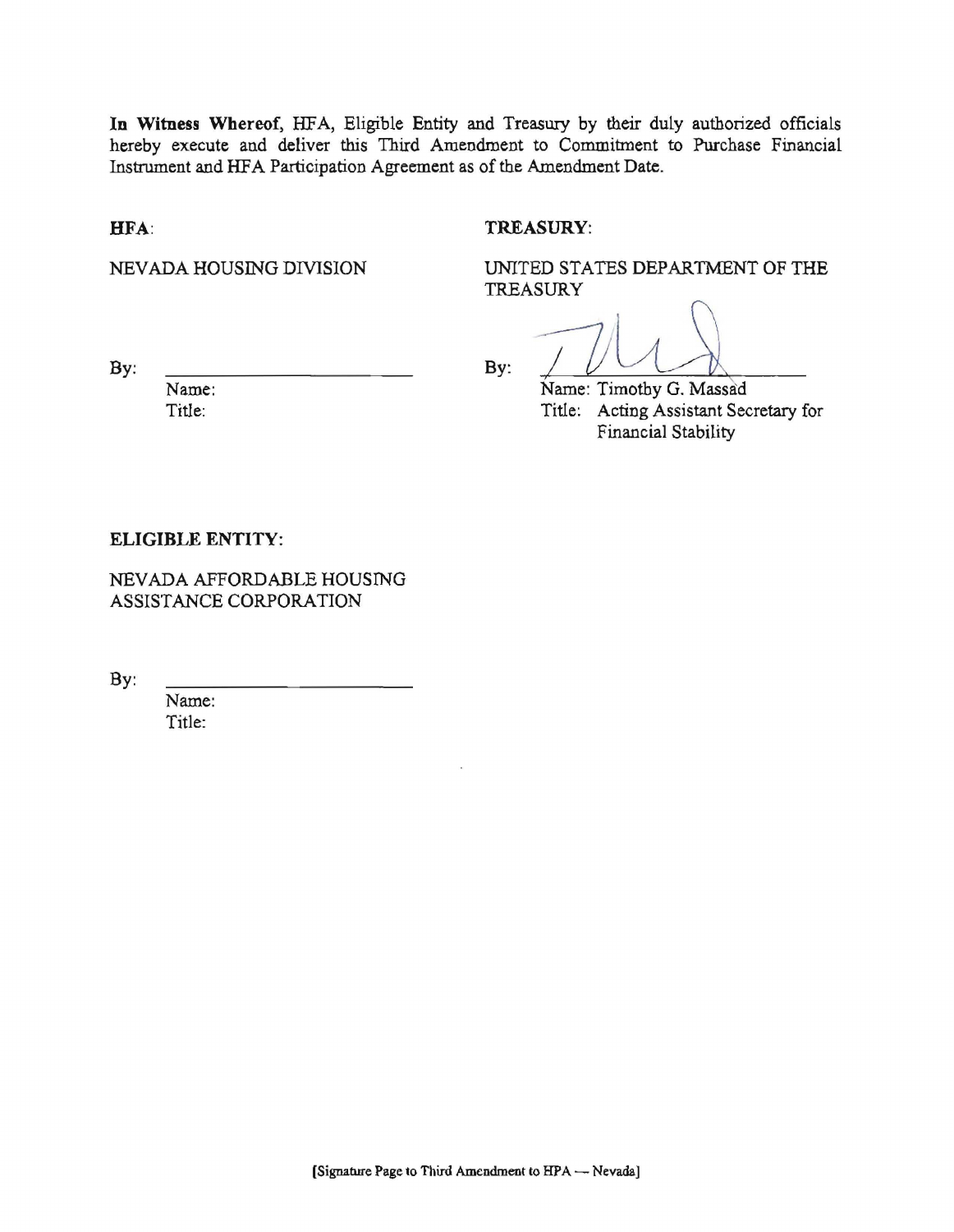# **EXHIBITS AND SCHEDULES**

Schedule A Basic Information<br>Schedule B Service Schedules

Schedule B Service Schedules<br>Schedule C Permitted Expenses

Permitted Expenses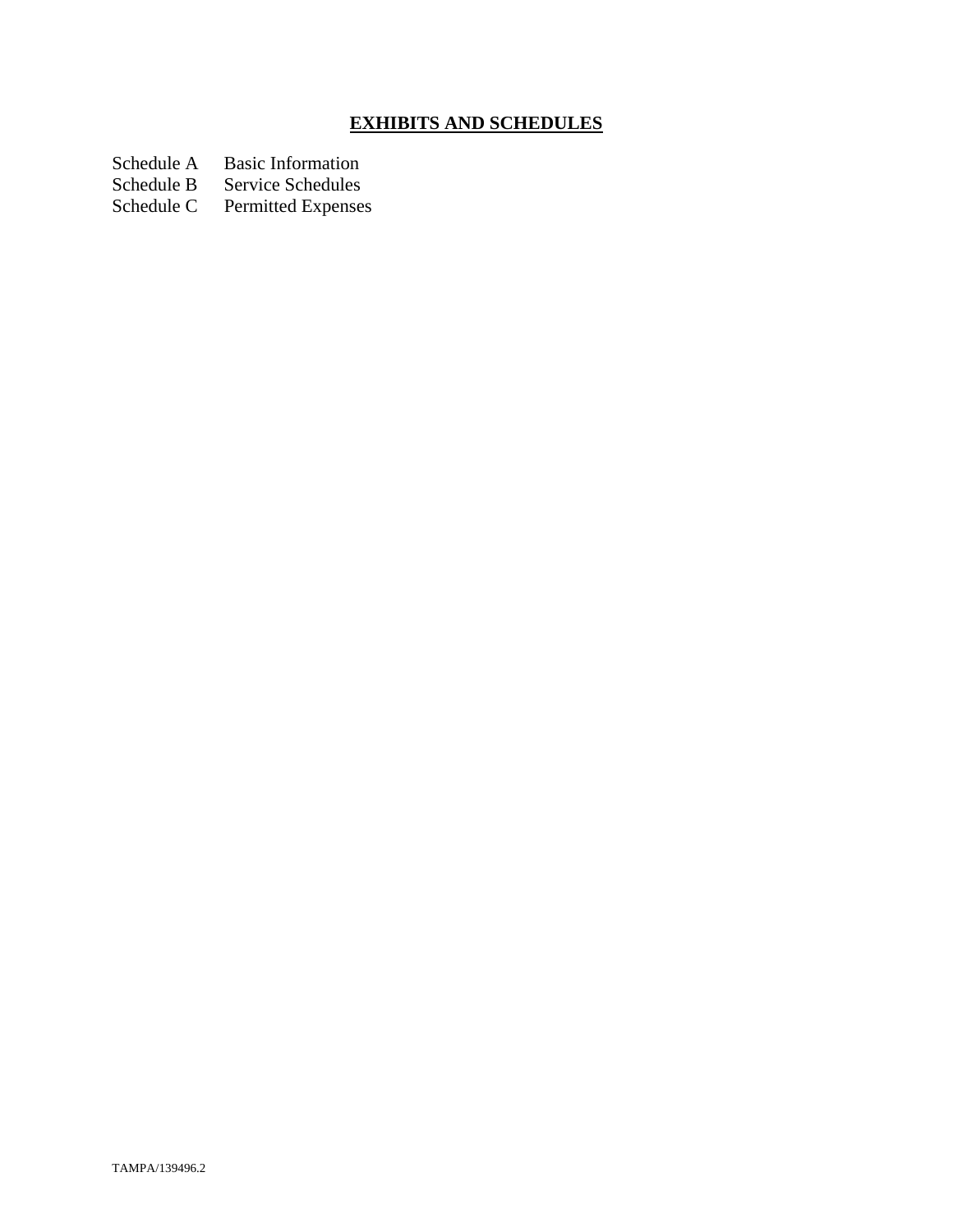## **SCHEDULE A**

# **BASIC INFORMATION**

| Eligible Entity Information:<br>Name of the Eligible Entity: | Nevada Affordable Housing Assistance<br>Corporation |  |
|--------------------------------------------------------------|-----------------------------------------------------|--|
| Corporate or other organizational form:                      | Non-profit corporation                              |  |
| Jurisdiction of organization:                                | Nevada                                              |  |
| Notice Information:                                          |                                                     |  |
|                                                              |                                                     |  |

| <b>HFA</b> Information:<br>Name of HFA: | Nevada Housing Division                                                                   |
|-----------------------------------------|-------------------------------------------------------------------------------------------|
| Organizational form:                    | A Division of the Nevada Department of<br>Business and Industry of the State of<br>Nevada |
| Date of Application:                    | April 16, 2010                                                                            |
| Date of Action Plan:                    | September 1, 2010                                                                         |
| Notice Information:                     |                                                                                           |

Program Participation Cap: \$194,026.240.00

Portion of Program Participation Cap Representing Original HHF Funds: \$102,800,000.00

<sup>&</sup>lt;sup>1</sup> Each Schedule A-1 attached to the Original HPA, the First Amendment and the Second Amendment shall remain a part of the Current HPA.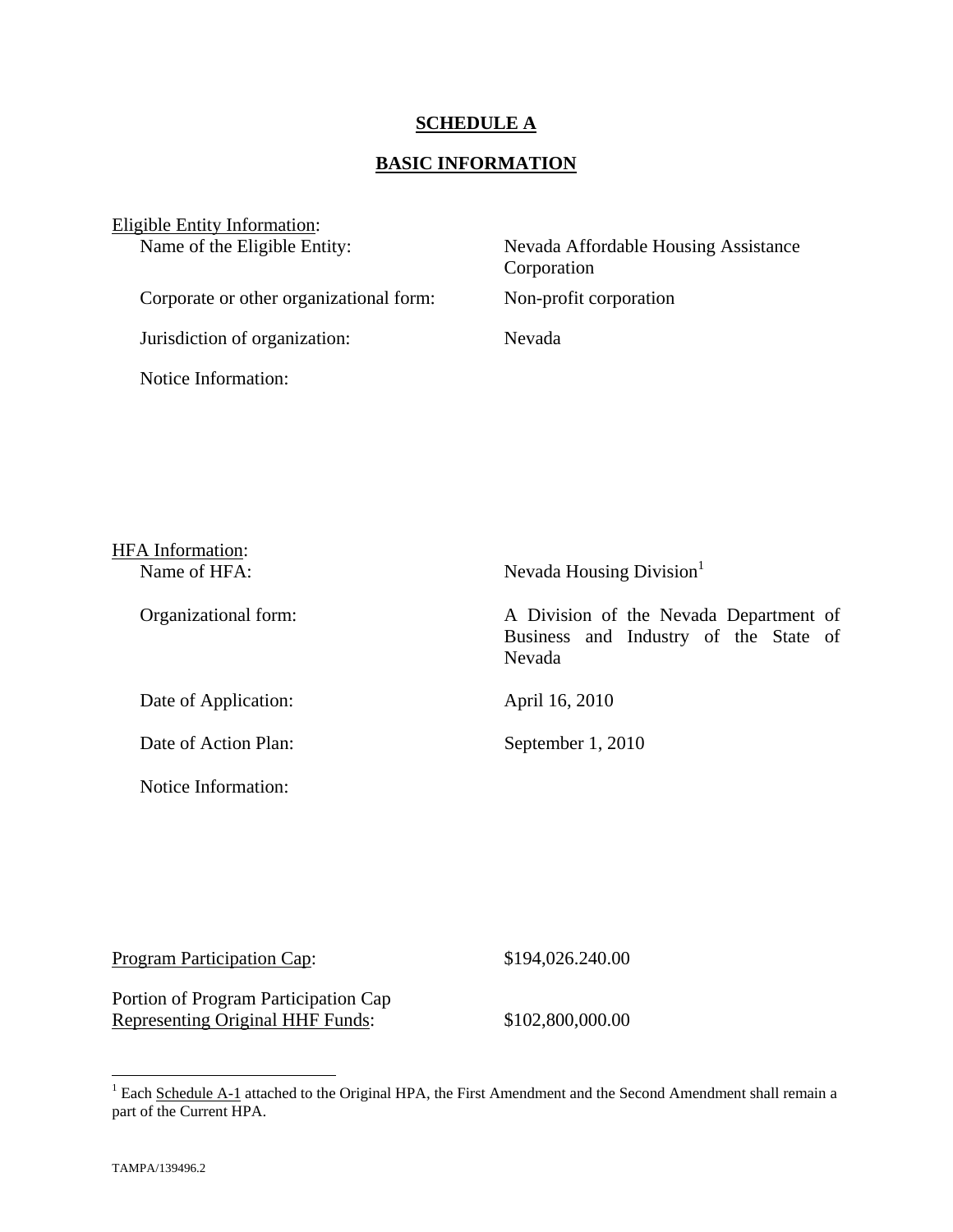| Portion of Program Participation Cap                   |                                                                                                                                                        |
|--------------------------------------------------------|--------------------------------------------------------------------------------------------------------------------------------------------------------|
| Representing Unemployment HHF Funds:                   | \$34,056,581.00                                                                                                                                        |
| Permitted Expenses:                                    | \$24,978,556.00                                                                                                                                        |
| Closing Date:                                          | June 23, 2010                                                                                                                                          |
| <b>First Amendment Date:</b>                           | September 23, 2010                                                                                                                                     |
| <b>Second Amendment Date:</b>                          | September 29, 2010                                                                                                                                     |
| Third Amendment Date:                                  | December 16, 2010                                                                                                                                      |
| <b>Eligible Entity Depository Account Information:</b> | See account information set forth in the<br>Depository Account Control Agreement<br>between Treasury and Eligible Entity<br>regarding the HHF Program. |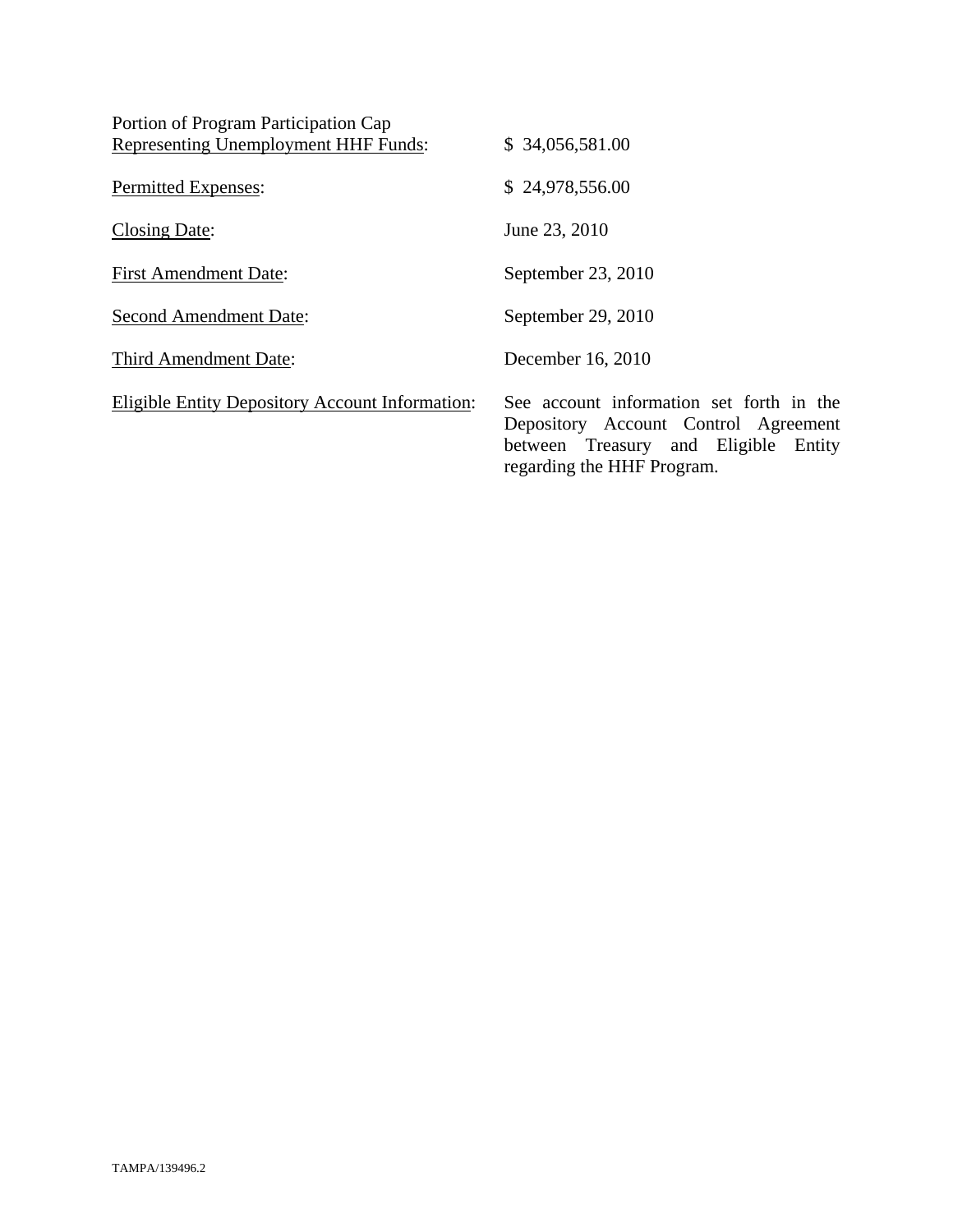## **SCHEDULE B**

## **SERVICE SCHEDULES**

The Service Schedules attached as Schedule B to the Current HPA are hereby deleted in their entirety and replaced with the attached Service Schedules (numbered sequentially as Service Schedule B-1, Service Schedule B-2, et. seq.), which collectively comprise Schedule B to the HPA.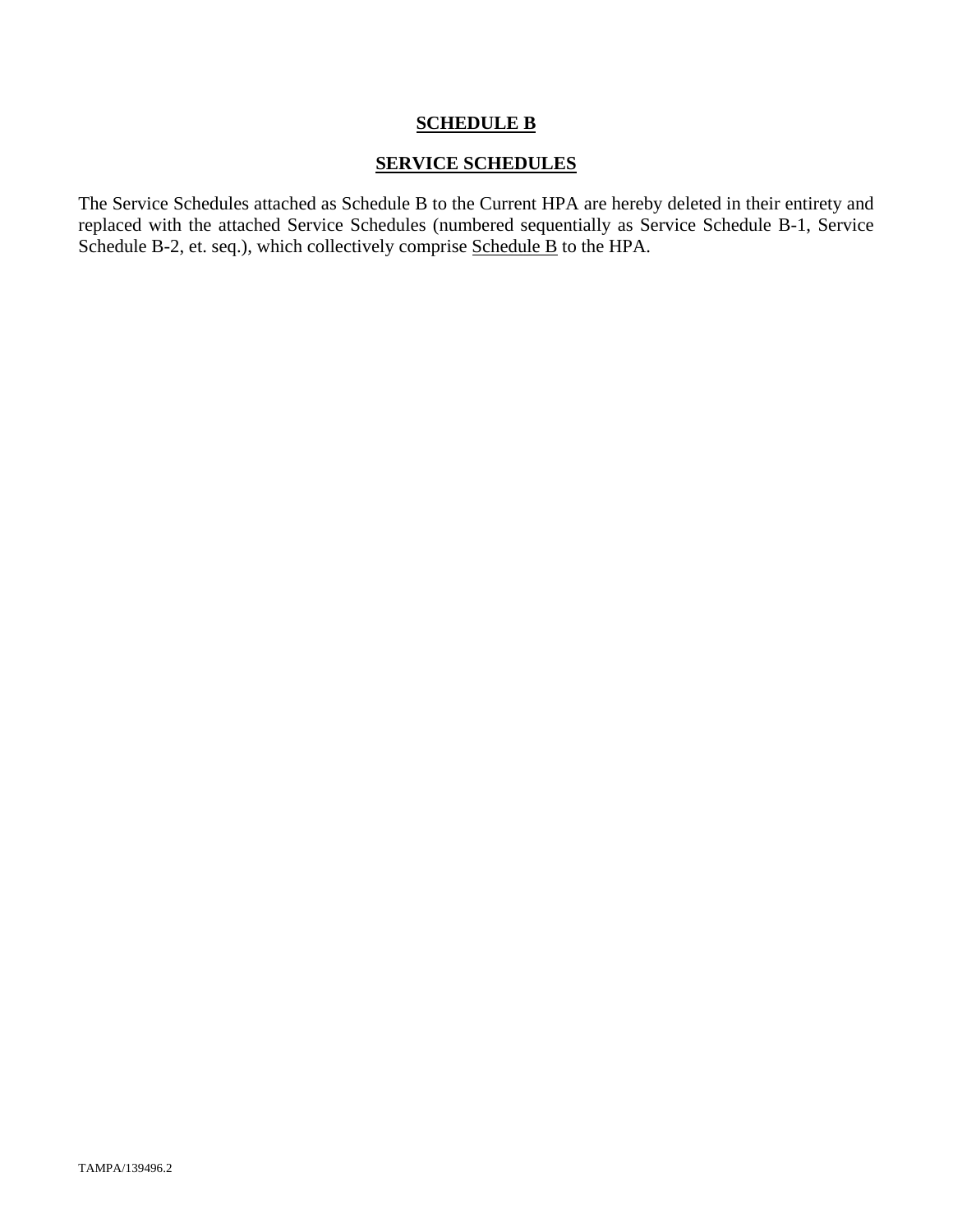# **The Nevada Affordable Housing Assistance Corporation**

# **PRINCIPAL REDUCTION PROGRAM**

| 1. Program Overview                                                               | To ensure that nearly 3,000 Nevada families are able to stay in their<br>homes with a permanent change to their mortgages via principal<br>reductions which will provide qualified homeowners a principal<br>reduction of up to $$25,000$ , with a 1:1 match from the note holder if<br>possible. The 1 <sup>st</sup> Mortgage Principal Reduction Program will assist the<br>underemployed, income restricted homeowner candidates to keep<br>occupancy and ownership of their home.                                                                                                                                                                      |
|-----------------------------------------------------------------------------------|------------------------------------------------------------------------------------------------------------------------------------------------------------------------------------------------------------------------------------------------------------------------------------------------------------------------------------------------------------------------------------------------------------------------------------------------------------------------------------------------------------------------------------------------------------------------------------------------------------------------------------------------------------|
| 2. Program Goals                                                                  | The primary goal is to reduce first mortgage principal balances with<br>respect to at least 3,000 homeowners throughout the State of Nevada<br>such that their loan to value ratios are reduced to 115% or less and<br>correspondingly, the PITI payment reduced to 31% or less of the<br>homeowner's gross income.                                                                                                                                                                                                                                                                                                                                        |
| 3. Target Population /<br><b>Areas</b>                                            | The funding will be distributed via a geographic formula of $1/3+1/3+1/3$<br>weight for unemployment $+$ foreclosure rate $+$ population. There will be<br>target population segmentation into (a) the Clark County/Las Vegas<br>valley area, (b) the Reno-Sparks SMSA area and (c) all of rural Nevada.<br>Where a finer breakdown is possible within each of the three geographic<br>areas, zip code and census track targeting will be utilized.                                                                                                                                                                                                        |
| 4. Program Allocation<br>(Excluding<br><b>Administrative</b><br><b>Expenses</b> ) | \$75,412,386.70                                                                                                                                                                                                                                                                                                                                                                                                                                                                                                                                                                                                                                            |
| <b>5. Borrower Eligibility</b><br>Criteria                                        | Legal US Resident.<br>$\bullet$<br>Resident in Nevada 5 years in same dwelling.<br>٠<br>Any cash out borrowing in past five years must be limited to:<br>Home improvement - real, not personal property classification.<br>Medical bills - documented.<br>Paying off existing revolving debt - documented.<br>Current income does not exceed 120% of Area Median Income<br>(2010).<br>Borrower must be facing eminent default, if delinquent cannot be<br>more than 6 months maximum - target to be 3 months maximum.<br>Delinquency based on a financial hardship due to circumstances<br>beyond the homeowner's control (no contrived defaults allowed). |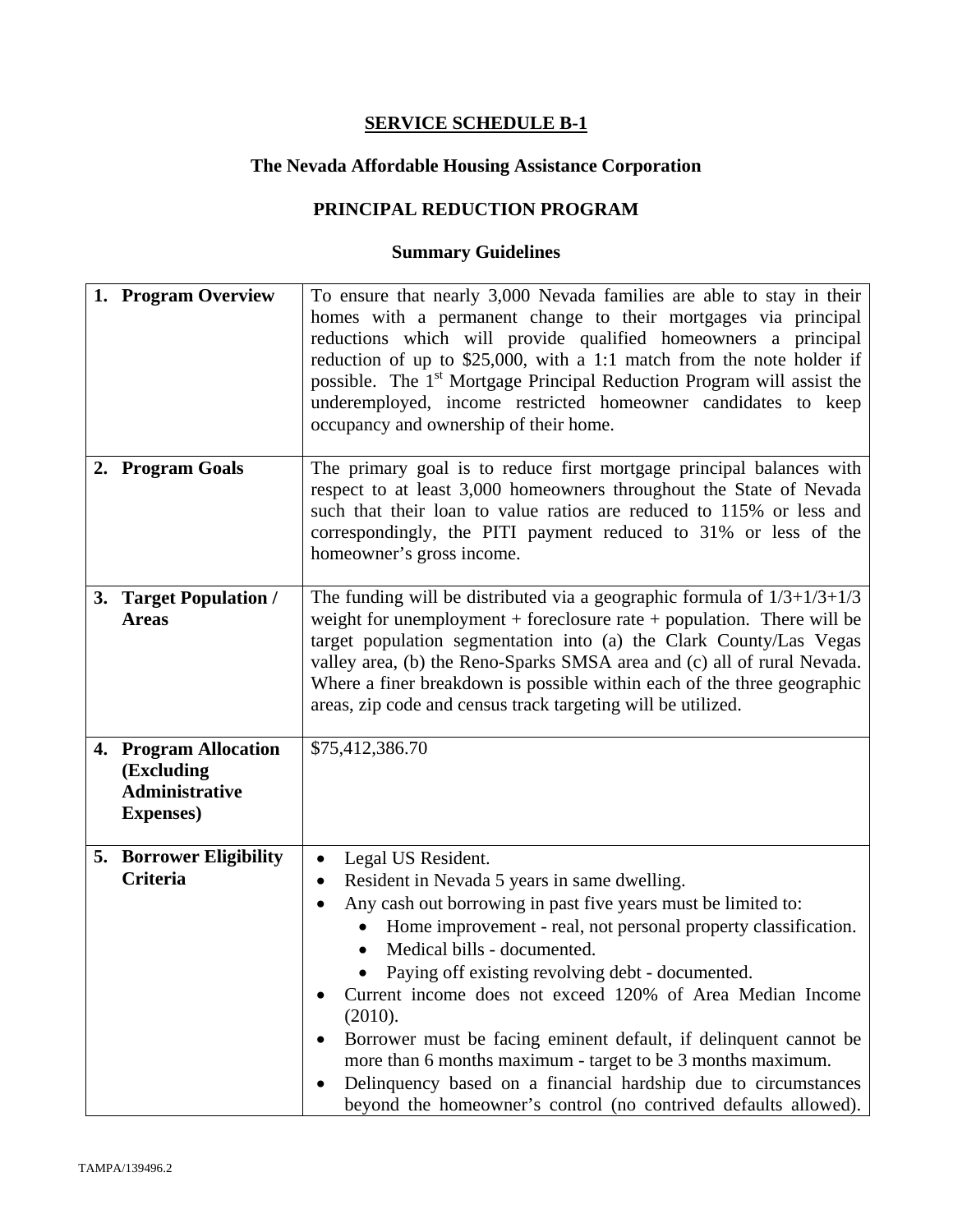|                                                   | Borrower will be required to provide a financial Hardship Affidavit<br>attesting to their inability to make mortgage payments.<br>Eligible<br>hardships to include but not limited to the following:<br>Underemployment.<br>$\bullet$<br>Illness, disability or death of wage earner in family in<br>possession.<br>Divorce or legal separation.                                                                                                                                                                                                                                                                                                                          |
|---------------------------------------------------|---------------------------------------------------------------------------------------------------------------------------------------------------------------------------------------------------------------------------------------------------------------------------------------------------------------------------------------------------------------------------------------------------------------------------------------------------------------------------------------------------------------------------------------------------------------------------------------------------------------------------------------------------------------------------|
|                                                   | Eligibility criteria will be analyzed either on-line by the borrower's visit<br>to the web site and using the 'screening tool' or directly at the intake<br>portal of the contract agents (foreclosure mitigation and mediation<br>agencies). If applicants meet screening criteria, application packages<br>will be assembled and forwarded onto the NAHAC underwriters who<br>will do the full verifications/confirmation and begin the relationship with<br>the participating banks/lenders/servicers to work through the calculation<br>of aid levels.                                                                                                                |
|                                                   | Funding will be provided on a first come-first-served basis within each<br>geographical zone. Daily monitoring of funding commitments/pipelines<br>by zone will allow sufficient trend evidence to allow for sufficient lead<br>time to 'cut-off' further funding commitments that might exceed<br>available resources.                                                                                                                                                                                                                                                                                                                                                   |
| 6. Property / Loan<br><b>Eligibility Criteria</b> | Owner occupied.<br>$\bullet$<br>Must have only one existing mortgage.<br>$\bullet$<br>Principal balance must not exceed 115% based upon current appraisal<br>$\bullet$<br>following principal balance reduction nor PITI exceed 31%.<br>Current mortgage cannot be secured by one of the following entities<br>$\bullet$<br>FHA/VA, Fannie Mae, Freddie Mac if the existing loan qualifies for<br>one of those entities existing programs (direct lender program option<br>must be exhausted first).<br>All modified mortgages will be changed to fixed rate 30 year or<br>longer mortgages.<br>The higher Targeted Area limit calculation will be utilized (115% of area |
|                                                   | median). Thus, per the HUD Procedure, the maximum mortgage limits<br>would be:<br><b>Clark County: \$427,184</b><br>Reno/Sparks SMSA: \$431,189<br>Rural Nevada Areas: \$347,087                                                                                                                                                                                                                                                                                                                                                                                                                                                                                          |
| 7. Program Exclusions                             | • Having failed a HAMP loan temporary period by voluntary non-<br>compliance, as determined by Eligible Entity.<br>• Borrowers who took out 2nd liens for reasons other than those listed<br>above under the Borrower Eligibility Criteria.                                                                                                                                                                                                                                                                                                                                                                                                                               |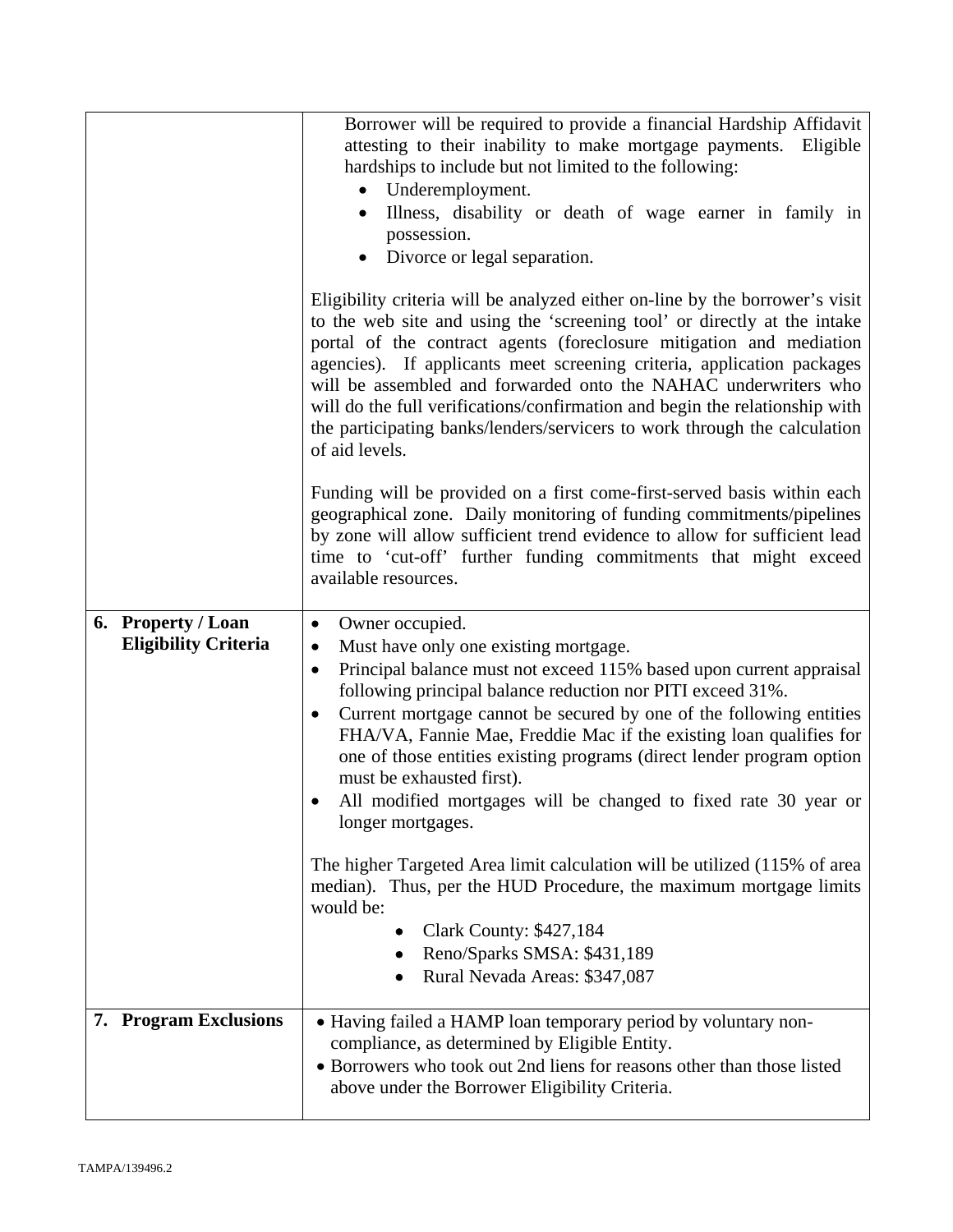| 8. Structure of<br><b>Assistance</b>                                    | Assistance will be structured as a forgivable loan in favor of the Eligible<br>Entity secured by a junior lien recorded against the property. Borrowers<br>who follow through and earn the loan forgiveness will not be required to<br>repay their principal reduction loans. The earned forgiveness loan will<br>amortize on a straight-line basis of 1/36 per month. A recapture of up to<br>20% of the note will be invoked in the event the home is sold in months<br>37 through 60 post-closing of the recast mortgage.<br>The recapture<br>provision will self extinguish on the first day of the 61 <sup>st</sup> month.                                                                      |
|-------------------------------------------------------------------------|------------------------------------------------------------------------------------------------------------------------------------------------------------------------------------------------------------------------------------------------------------------------------------------------------------------------------------------------------------------------------------------------------------------------------------------------------------------------------------------------------------------------------------------------------------------------------------------------------------------------------------------------------------------------------------------------------|
| 9. Per Household<br><b>Assistance</b>                                   | The maximum amount receivable by a qualified borrower is $$25,000$<br>assuming a \$1:\$1 match is occurring from the banks or GSEs. The<br>median amount is expected to be close to the maximum (skewed right<br>poisson distribution) amount. It is possible that there could be a bimodal<br>distribution. Thus, if there are numerous HAMP fails of under \$10,000<br>that this level of assistance or less represents a large (disproportionate)<br>share of the distribution of aid in the principal reduction program.<br>Therefore, in this scenario there will be a large portion under \$10,000<br>and a large portion of applicants at the full \$25,000 level and very few in<br>between. |
| 10. Duration of<br><b>Assistance</b>                                    | Borrower participation in Program is a one time payment.                                                                                                                                                                                                                                                                                                                                                                                                                                                                                                                                                                                                                                             |
| 11. Estimated Number of<br>Participating<br><b>Households</b>           | Assuming a \$1 for \$1 level of matching principal reduction assistance is<br>achieved in conjunction with the loan servicers, approximately 2,468<br>households could be assisted under this Program. Should there be the bi-<br>model distribution (as referenced in #9 above) the number of households<br>assisted could exceed 5,000.                                                                                                                                                                                                                                                                                                                                                            |
| 12. Program Inception /<br><b>Duration</b>                              | The planned implementation will be directly impacted by the time<br>needed to secure agreements/contracts for lender matching and could<br>take up to 75 days from the approval of the program to have agreements<br>in place and begin flowing clients through the screening process. This<br>Program could last up to 24 months.                                                                                                                                                                                                                                                                                                                                                                   |
| 13. Program<br>Interactions with<br><b>Other HFA</b><br><b>Programs</b> | The $1st$ mortgage principal reduction program is aimed at the<br>underemployed population of income qualified/limited home owners, not<br>the unemployed. Thus, it is possible that a homeowner could receive a<br>1 <sup>st</sup><br>mortgage principal reduction through this Program and then<br>subsequently lose their job and eventually need a short-sale assistance<br>program through another NAHAC HHF Program.                                                                                                                                                                                                                                                                           |
| 14. Program<br><b>Interactions with</b><br><b>HAMP</b>                  | NAHAC expects an active interface with the HAMP program. During<br>the 'in-take' process, the applicants will be screened for HAMP<br>eligibility and where it is indicated that a borrower would be eligible,<br>they will channeled into a HAMP loan modification. Where there is a                                                                                                                                                                                                                                                                                                                                                                                                                |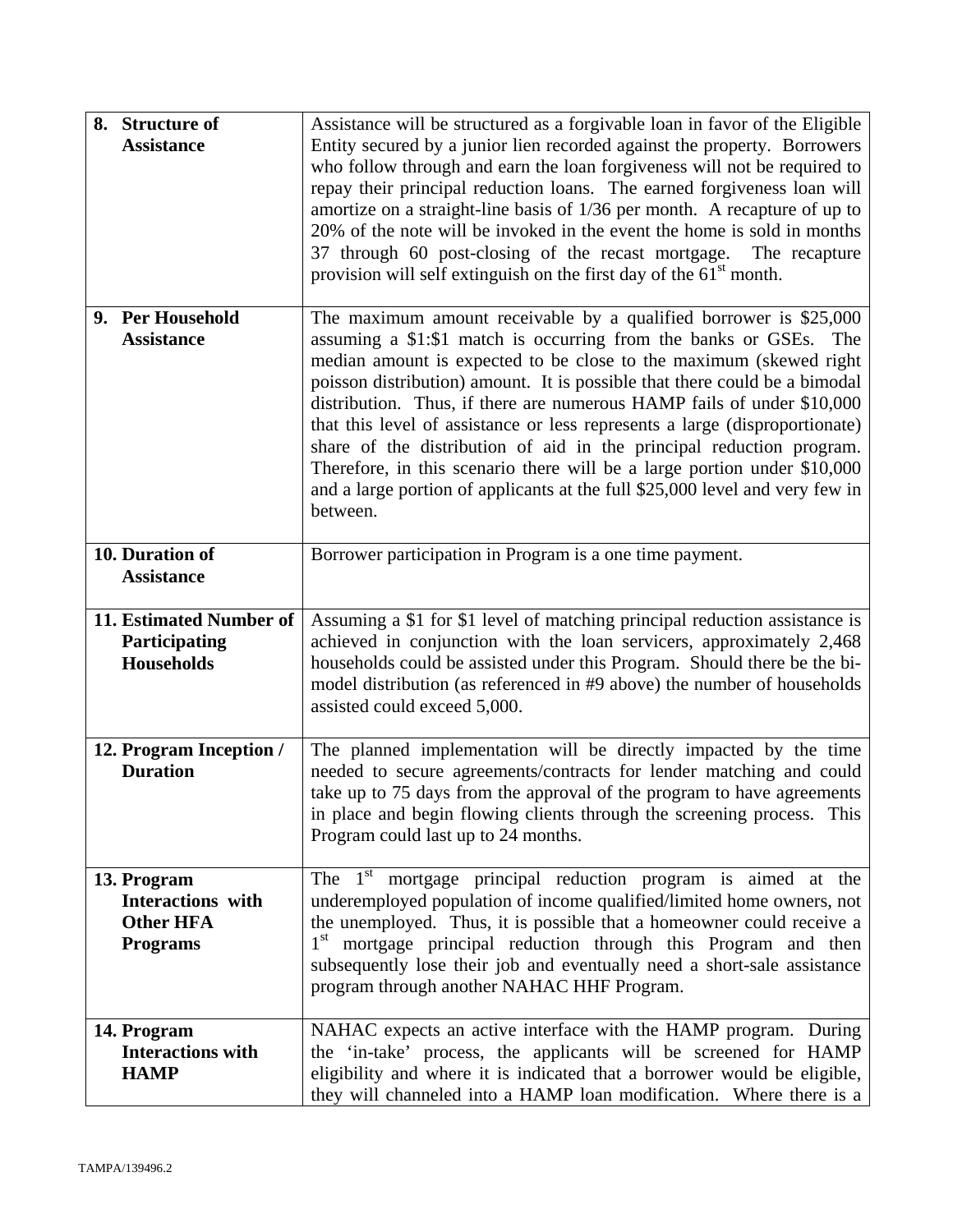|                                                                  | HAMP failure of $\leq$ \$10,000 or less, then this program element will be<br>accessed to accommodate the HAMP 'pass'. Additionally, if someone<br>does not qualify for a HAMP or has a 'fails' $\ge$ =\$10,000 then the<br>applicant will be directed into the regular HAFA program. If the<br>applicant needed added HAFA type of assistance, then NAHAC's Short-<br>Sale program will be utilized.<br>It is also quite possible that a homeowner may receive a $2nd$ lien<br>reduction and subsequently qualify for either a HAMP modification in<br>need of supplementation or a regular 1 <sup>st</sup> mortgage principal reduction<br>program. |
|------------------------------------------------------------------|-------------------------------------------------------------------------------------------------------------------------------------------------------------------------------------------------------------------------------------------------------------------------------------------------------------------------------------------------------------------------------------------------------------------------------------------------------------------------------------------------------------------------------------------------------------------------------------------------------------------------------------------------------|
| 15. Program Leverage<br>with Other Financial<br><b>Resources</b> | Nevada will endeavor to get applicable servicer/lenders to match on a \$1<br>for \$1 basis. This programmatic goal will form the basis of all servicer<br>agreements if possible. However, if the servicer/lender is unable to agree<br>to a \$1 for \$1 arrangement, a lesser match may be acceptable. The<br>matching funds will be provided at closing. Nevada will also request that<br>the loan servicer waive certain fees like late charges, delinquency fee and<br>penalties and recast the principal reduced loan and participate in its<br>recordation.                                                                                     |
| 16. Qualify as an<br>Unemployment<br>Program                     | $\Box$ Yes<br>$\boxtimes$ No                                                                                                                                                                                                                                                                                                                                                                                                                                                                                                                                                                                                                          |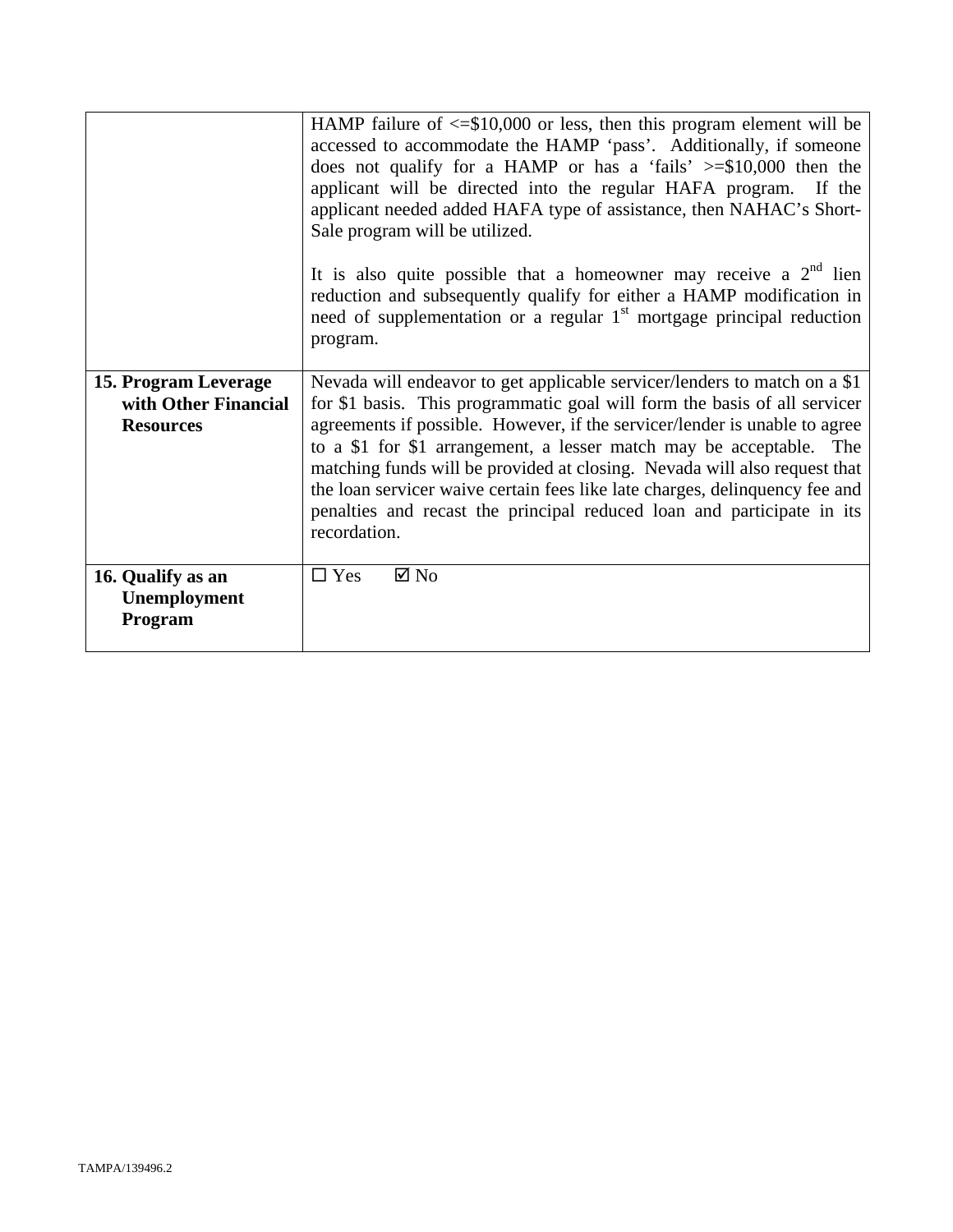# **The Nevada Affordable Housing Assistance Corporation**

# **SECOND MORTGAGE REDUCTION PLAN**

| 1. Program Overview<br>2. Program Goals                                           | The Second Mortgage Reduction Plan is aimed at assisting borrowers<br>who have a second lien interfering with either a short-sale or<br>modification of the first mortgage. The expected applicant pool is<br>believed to be both unemployed and underemployed families.<br>The expected outcome of this program is to assist up to $2,200$ families                                                                                                                                                                                                                                                                                                                                                                                                                                                                                                                                              |
|-----------------------------------------------------------------------------------|---------------------------------------------------------------------------------------------------------------------------------------------------------------------------------------------------------------------------------------------------------------------------------------------------------------------------------------------------------------------------------------------------------------------------------------------------------------------------------------------------------------------------------------------------------------------------------------------------------------------------------------------------------------------------------------------------------------------------------------------------------------------------------------------------------------------------------------------------------------------------------------------------|
|                                                                                   | remove the impediment of a second lien on their property such that<br>either a refinancing or first mortgage modification can be carried out<br>and thus prevent a foreclosure.                                                                                                                                                                                                                                                                                                                                                                                                                                                                                                                                                                                                                                                                                                                   |
| 3. Target Population /<br><b>Areas</b>                                            | The funding will be distributed via a geographic formula of $1/3+1/3+1/3$<br>weight for unemployment $+$ foreclosure rate $+$ population. There will<br>be target population segmentation into (a) the Clark County/Las Vegas<br>valley area, (b) the Reno-Sparks SMSA area and (c) all of rural Nevada.<br>Where a finer breakdown is possible within each of the three geographic<br>areas, zip code and census track targeting will be utilized.                                                                                                                                                                                                                                                                                                                                                                                                                                               |
| 4. Program Allocation<br>(Excluding<br><b>Administrative</b><br><b>Expenses</b> ) | \$36,552,962.00                                                                                                                                                                                                                                                                                                                                                                                                                                                                                                                                                                                                                                                                                                                                                                                                                                                                                   |
| <b>5. Borrower Eligibility</b><br><b>Criteria</b>                                 | Legal US Resident.<br>$\bullet$<br>Resident in Nevada 5 years in same dwelling.<br>٠<br>Any cash out borrowing in past five years must be limited to:<br>improvement - real, not personal<br>Home<br>property<br>classification.<br>Medical bills - documented.<br>$\bullet$<br>Paying off existing revolving debt -documented.<br>Current income does not exceed 120% of Area Median Income<br>(2010).<br>Borrower must be facing eminent default, if delinquent cannot be<br>more than 6 months maximum - target to be 3 months maximum.<br>Delinquency based on a financial hardship due to circumstances<br>$\bullet$<br>beyond the homeowner's control (no contrived defaults allowed).<br>Borrower will be required to provide a financial Hardship Affidavit<br>attesting to their inability to make mortgage payments. Eligible<br>hardships to include but not limited to the following: |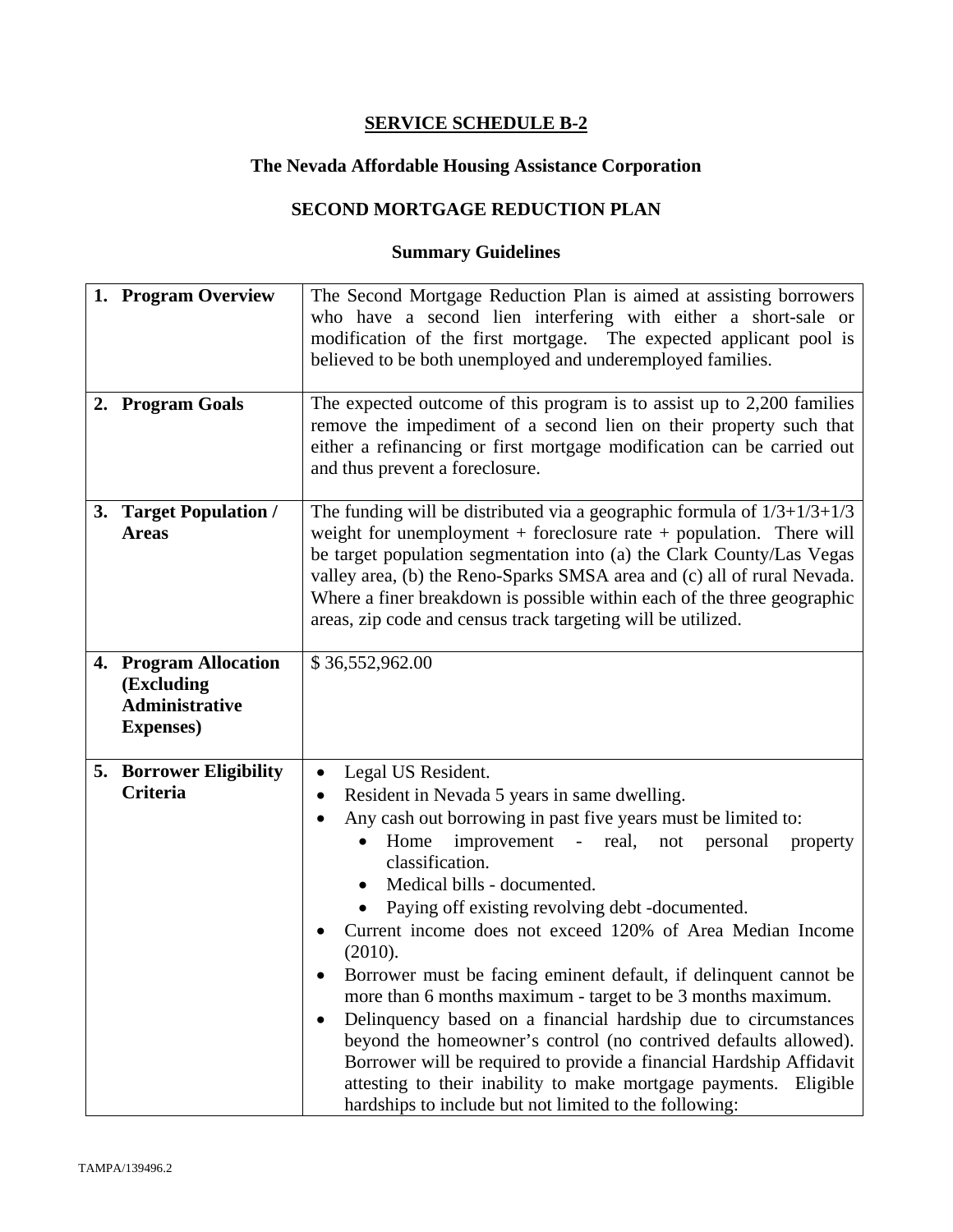|    |                                                   | Underemployment.<br>$\bullet$<br>Illness, disability or death of wage earner in family in<br>possession.<br>Divorce or legal separation.<br>Eligibility criteria will be analyzed either on-line by the borrower's visit<br>to the web site and using the 'screening tool' or directly at the intake<br>portal of the contract agents (foreclosure mitigation and mediation<br>agencies). If applicants meet screening criteria, application packages<br>will be assembled and forwarded onto the NAHAC underwriters who<br>will do the full verifications/confirmation and begin the relationship<br>with the participating banks/lenders/servicers to work through the<br>calculation of aid levels.   |
|----|---------------------------------------------------|----------------------------------------------------------------------------------------------------------------------------------------------------------------------------------------------------------------------------------------------------------------------------------------------------------------------------------------------------------------------------------------------------------------------------------------------------------------------------------------------------------------------------------------------------------------------------------------------------------------------------------------------------------------------------------------------------------|
|    |                                                   | Funding will be provided on a first come-first-served basis within each<br>geographical zone. Daily monitoring of funding commitments/pipelines<br>by zone will allow sufficient trend evidence to allow for sufficient lead<br>time to 'cut-off' further funding commitments what might exceed<br>available resources.                                                                                                                                                                                                                                                                                                                                                                                  |
|    | 6. Property / Loan<br><b>Eligibility Criteria</b> | Owner occupied.<br>$\bullet$<br>Must have only one existing mortgage and a $2nd$ lien.<br>$\bullet$<br>Principal balance must not exceed 115% based upon current<br>$\bullet$<br>appraisal following principal balance reduction nor PITI exceed<br>31%.<br>All $2nd$ liens obtaining relief through this program element will have<br>an accompanying lien release and waiver of deficiency judgment<br>rights.<br>The maximum $2nd$ lien size eligible for relief under this program<br>$\bullet$<br>element must be equal to or less than \$41,250.<br>First mortgage must be per HUD Rev Procedure 2009-18. The<br>higher Targeted Area limit calculation will be utilized (115% of<br>area median). |
|    | 7. Program Exclusions                             | Borrowers who took out $2nd$ liens for reasons other than those listed<br>$\bullet$<br>above under the Borrower Eligibility Criteria.<br>If a second lien exceeds the program limit of \$41,250 or program<br>$\bullet$<br>contribution of $\geq$ \$16,500 then the borrower would be ineligible.                                                                                                                                                                                                                                                                                                                                                                                                        |
| 8. | <b>Structure of</b><br><b>Assistance</b>          | Assistance will be structured as a forgivable loan in favor of the Eligible<br>Entity secured by a junior lien recorded against the property. Borrowers<br>who follow through and earn the loan forgiveness will not be required to<br>repay their principal reduction loans. The earned forgiveness loan will<br>amortize on a straight-line basis of 1/36 per month. A recapture of up to<br>20% of the note will be invoked in the event the home is sold in months<br>37 through 60 post-closing of the recast mortgage. The recapture                                                                                                                                                               |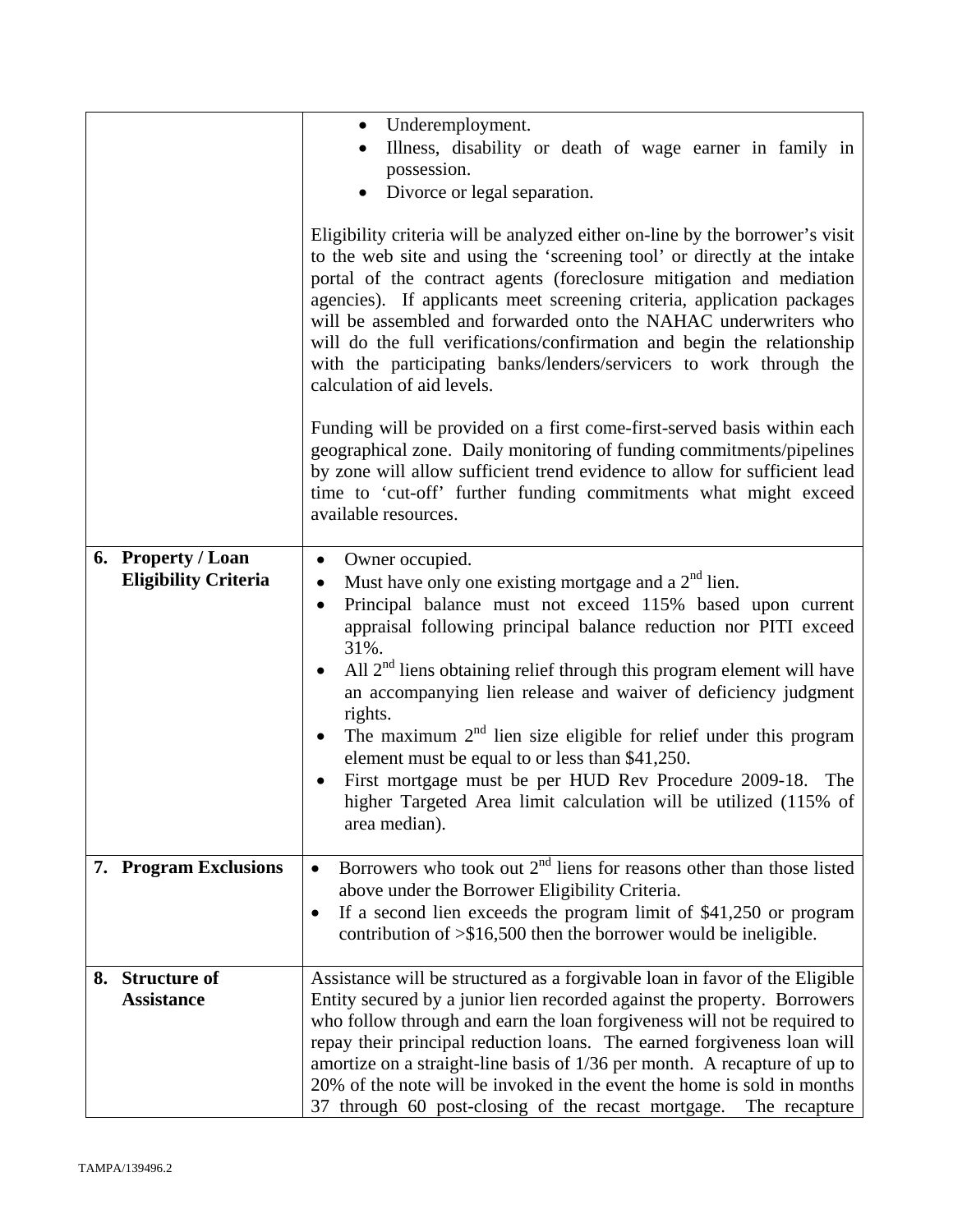|                                                                                | provision will self extinguish on the first day of the 61 <sup>st</sup> month.                                                                                                                                                                                                                                                                                                                                                                                                                                                                                                                                                                                                                                 |
|--------------------------------------------------------------------------------|----------------------------------------------------------------------------------------------------------------------------------------------------------------------------------------------------------------------------------------------------------------------------------------------------------------------------------------------------------------------------------------------------------------------------------------------------------------------------------------------------------------------------------------------------------------------------------------------------------------------------------------------------------------------------------------------------------------|
| 9. Per Household<br><b>Assistance</b>                                          | The maximum amount of $2nd$ mortgage lien relief from the program will<br>be \$16,500 toward removal of liens whose value is $\leq$ \$41,250.<br>Servicers will be allowed to write down second liens above the \$41,250<br>but the Hardest Hit Fund assistance is limited to the \$16,500 per<br>dwelling.                                                                                                                                                                                                                                                                                                                                                                                                    |
| 10. Duration of<br><b>Assistance</b>                                           | The $2nd$ lien elimination program will be a one time payment program.                                                                                                                                                                                                                                                                                                                                                                                                                                                                                                                                                                                                                                         |
| 11. Estimated Number of<br>Participating<br><b>Households</b>                  | It is estimated that up to 2,200 applicants/families could receive $2nd$ lien<br>relief under this program. If the level of lender participation exceeds<br>60% versus the program's 40% or the average program funding level<br>averages less than the maximum of \$16,500 in necessary funding to<br>create the $2nd$ lien relief, then there could be an increase in the number<br>of borrowers assisted.                                                                                                                                                                                                                                                                                                   |
| 12. Program Inception /<br><b>Duration</b>                                     | The Principal Reduction Program will be available to borrowers within<br>3 months after approval by Treasury and could last up to 2 years, with<br>an outside date of July 30th 2012.                                                                                                                                                                                                                                                                                                                                                                                                                                                                                                                          |
| 13. Program<br><b>Interactions</b> with<br><b>Other HFA</b><br><b>Programs</b> | None.                                                                                                                                                                                                                                                                                                                                                                                                                                                                                                                                                                                                                                                                                                          |
| 14. Program<br><b>Interactions with</b><br><b>HAMP</b>                         | The program will have an active interface with the HAMP program.<br>During the 'in-take' process with the foreclosure mitigation/mediation<br>agencies, the applicants will be screened for HAMP eligibility and<br>where it is indicated that a borrower would be eligible, they will<br>channeled into a HAMP loan modification. If the applicant needs 2 <sup>nd</sup><br>lien relief in order to effectuate a HAMP or $1st$ mortgage principal<br>reduction program process then the $2nd$ lien relief element will be<br>utilized. NAHAC wishes to supplement and complement the federal<br>programs and where needed to create added funds flow to ensure long<br>term solutions to the borrower's need. |
| 15. Program Leverage<br>with Other Financial<br><b>Resources</b>               | The basis of the $2nd$ lien relief program is to 'free up' the first mortgage<br>note holder to complete the necessary modification to keep the borrower<br>current and in their home. In order to leverage the $2nd$ lien relief funds,<br>the program requires participating lenders to contribute \$0.60 for each<br>\$0.40 contributed by this program.<br>Additionally, if the lending<br>institution whose $2nd$ lien is being relieved also holds the 1st mortgage,<br>they (note holder) would have to contribute \$0.50 to each dollar of 1st<br>mortgage principal relief from NAHAC's other HHF programs.<br>The                                                                                    |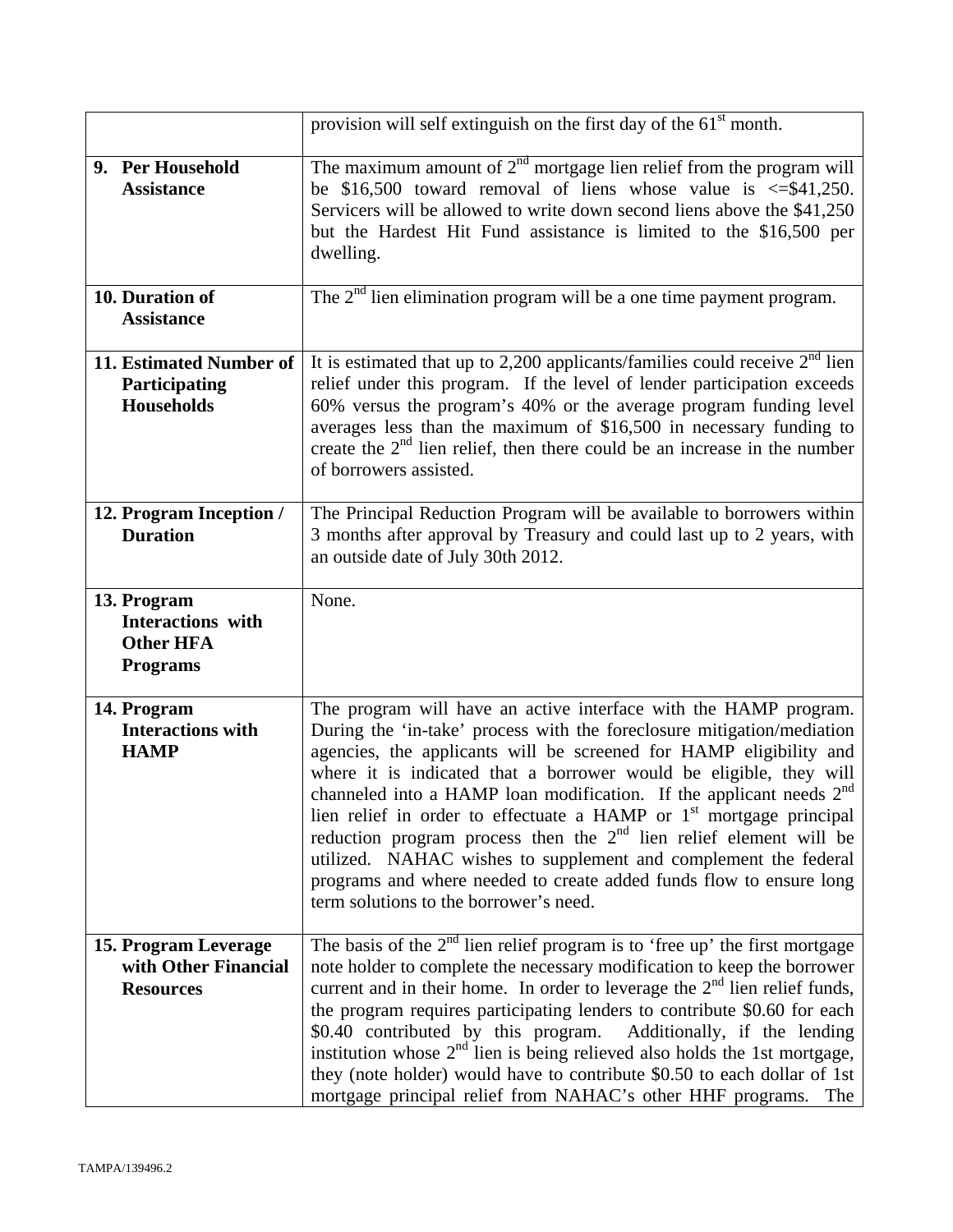|                                                     | matching funds will be provided at closing. |
|-----------------------------------------------------|---------------------------------------------|
| 16. Qualify as an<br>Unemployment<br><b>Program</b> | $\boxtimes$ No<br>$\Box$ Yes                |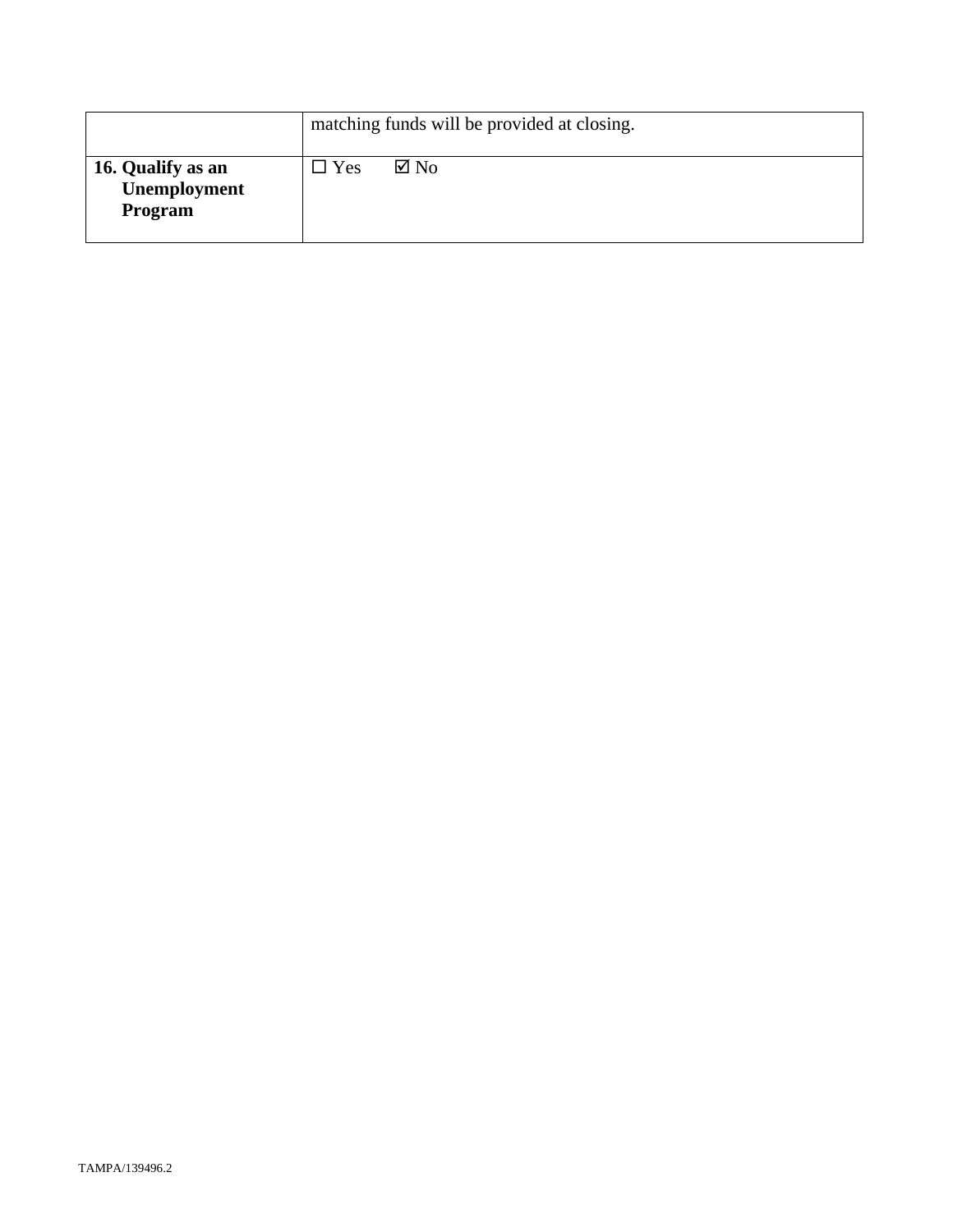# **The Nevada Affordable Housing Assistance Corporation**

# **SHORT-SALE ACCELERATION PROGRAM**

| 1. Program Overview                                                               | The Short-Sale Acceleration Program is aimed at assisting borrowers<br>who are beginning or need to initiate the short-sale process to relieve<br>themselves of the mortgage burdens that they cannot sustain—even with<br>a material loan principal reduction.                                                                                                                                                                                                                                                                                                                                                                                                                                                       |
|-----------------------------------------------------------------------------------|-----------------------------------------------------------------------------------------------------------------------------------------------------------------------------------------------------------------------------------------------------------------------------------------------------------------------------------------------------------------------------------------------------------------------------------------------------------------------------------------------------------------------------------------------------------------------------------------------------------------------------------------------------------------------------------------------------------------------|
| 2. Program Goals                                                                  | It is expected that at a \$8,025 level of average funding per family<br>assisted up to 1,371 families facing immanent foreclosure threat due to<br>unemployment, will have the burden of their home mortgage eliminated<br>and the threats of a default judgment removed.                                                                                                                                                                                                                                                                                                                                                                                                                                             |
| 3. Target Population /<br><b>Areas</b>                                            | Unemployed population of Nevada (189,000 in February or 13.9%<br>level) who are facing eminent threat of foreclosure.                                                                                                                                                                                                                                                                                                                                                                                                                                                                                                                                                                                                 |
| 4. Program Allocation<br>(Excluding<br><b>Administrative</b><br><b>Expenses</b> ) | \$6,175,464.30                                                                                                                                                                                                                                                                                                                                                                                                                                                                                                                                                                                                                                                                                                        |
| <b>5. Borrower Eligibility</b><br><b>Criteria</b>                                 | Legal US Resident.<br>Resident in Nevada 5 years in same dwelling.<br>Any cash out borrowing in past five years must be limited to:<br>improvement - real, not<br>Home<br>personal<br>property<br>classification.<br>Medical bills - documented.<br>Paying off existing revolving debt - documented.<br>Borrower must have short-sale agreement in place with lender.<br>Borrower must have been enrolled in Unemployment Insurance<br>$\bullet$<br>Program (UIP) with State of Nevada.<br>Borrower must have home listed for sale and listing agreement.<br>$\bullet$<br>Borrower will be required to provide a financial Hardship Affidavit<br>$\bullet$<br>attesting to their inability to make mortgage payments. |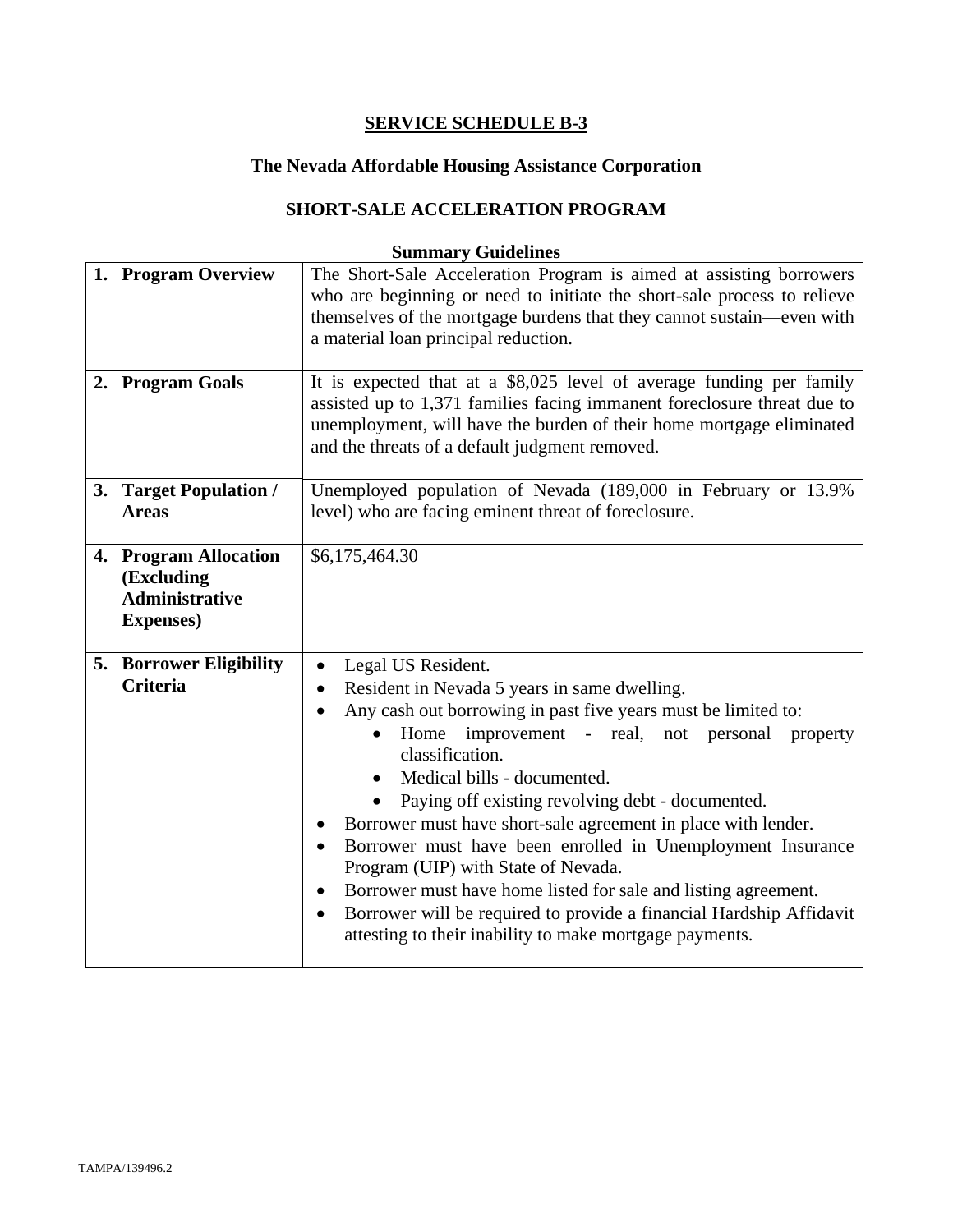| 6. Property / Loan                    | Owner occupied.<br>$\bullet$                                                                                                                             |  |
|---------------------------------------|----------------------------------------------------------------------------------------------------------------------------------------------------------|--|
| <b>Eligibility Criteria</b>           | Must have only one existing mortgage.                                                                                                                    |  |
|                                       | Borrower/family must be committed to living in a rental property<br>$\bullet$                                                                            |  |
|                                       | from the eligible list of participating properties provided and                                                                                          |  |
|                                       | execute a 6 month or longer lease at the close of the home sale<br>transaction.                                                                          |  |
|                                       |                                                                                                                                                          |  |
| 7. Program Exclusions                 | Borrowers completing a short-sale but unwilling/unable to stay in<br>$\bullet$                                                                           |  |
|                                       | Nevada due to job opportunities elsewhere.                                                                                                               |  |
|                                       | Borrowers who took out $2nd$ liens for reasons other than those listed<br>$\bullet$                                                                      |  |
|                                       | above under the Borrower Eligibility Criteria.                                                                                                           |  |
| 8. Structure of                       | This program is direct assistance through direct payment to vendors at                                                                                   |  |
| <b>Assistance</b>                     | closing of the escrow. The payments will not be structured as a loan.                                                                                    |  |
|                                       |                                                                                                                                                          |  |
| 9. Per Household<br><b>Assistance</b> | The maximum is \$8,025 paid out to a qualified family in this short sale                                                                                 |  |
|                                       | program.                                                                                                                                                 |  |
| 10. Duration of                       | The Short-Sale Acceleration program element in the NAHAC Business                                                                                        |  |
| <b>Assistance</b>                     | Plan is expected to last up to 24 months. Due to current economic                                                                                        |  |
|                                       | projections showing double digit unemployment rates in Nevada                                                                                            |  |
|                                       | through the $3rd$ quarter of 2013, it is expected that this program will<br>simply exhaust its funding or be unable to accept more applicants by the     |  |
|                                       | end of the $24th$ month.                                                                                                                                 |  |
|                                       |                                                                                                                                                          |  |
| 11. Estimated Number of               | The Business Plan calls for this program element to assist up to 1,371                                                                                   |  |
| Participating<br><b>Households</b>    | families complete their home abandonment/ownership through a short                                                                                       |  |
|                                       | sale and matriculate to a rental property somewhere else in Nevada.                                                                                      |  |
| 12. Program Inception /               | The Short Sale Acceleration Program will be available to borrowers                                                                                       |  |
| <b>Duration</b>                       | within 3 months after approval by Treasury and will last up to 2 years.                                                                                  |  |
|                                       |                                                                                                                                                          |  |
| 13. Program<br>Interactions with      | To the fullest extent possible, absent specific federal program<br>prohibitions/limitations, the Short-Sale Acceleration Program element                 |  |
| <b>Other HFA</b>                      | will build on or utilize the H.A.F.A. program in parallel. If it is possible                                                                             |  |
| <b>Programs</b>                       | to utilize both the federal H.A.F.A. program funds underneath the Short-                                                                                 |  |
|                                       | Sale Acceleration Program funds, then the number of possible                                                                                             |  |
|                                       | candidates assisted through the painful short-sale process would<br>increase beyond the projected 1,371.                                                 |  |
|                                       |                                                                                                                                                          |  |
| 14. Program                           | The candidates for the Short-Sale Acceleration program will have been                                                                                    |  |
| <b>Interactions with</b>              | through a HAMP or similar private bank or GSE loan modification                                                                                          |  |
| <b>HAMP</b>                           | process and 'failed' by a sufficiently material level to not even qualify<br>for NAHAC's 1 <sup>st</sup> mortgage Principal Reduction Program. Thus, the |  |
|                                       | data/processes will show factually that the only realistic result for the                                                                                |  |
|                                       | borrower is the short-sale.                                                                                                                              |  |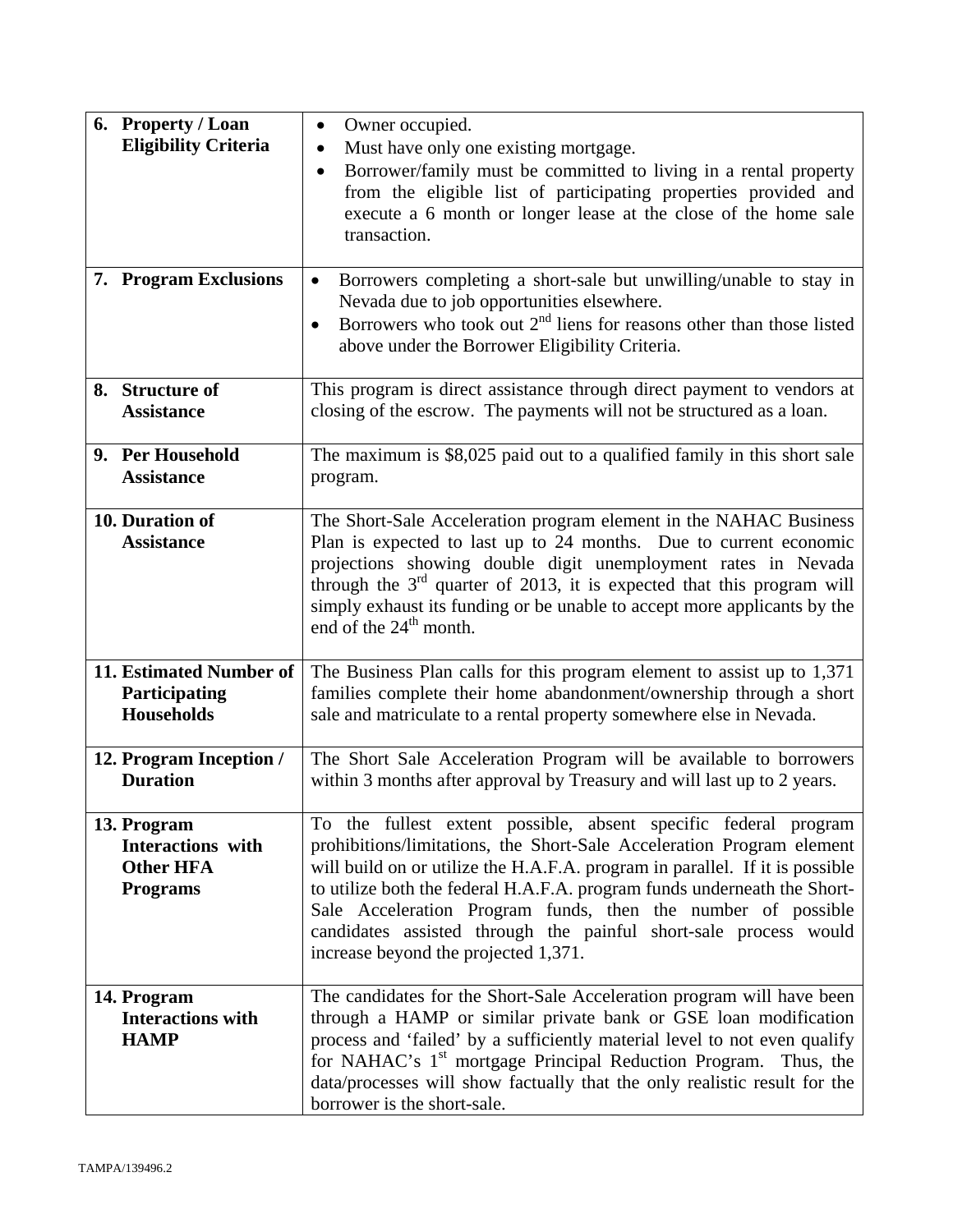| 15. Program Leverage | See 13 above. No additional leverage. |  |
|----------------------|---------------------------------------|--|
| with Other Financial |                                       |  |
| <b>Resources</b>     |                                       |  |
|                      |                                       |  |
| 16. Qualify as an    | $\boxtimes$ No<br>$\Box$ Yes          |  |
| <b>Unemployment</b>  |                                       |  |
| Program              |                                       |  |
|                      |                                       |  |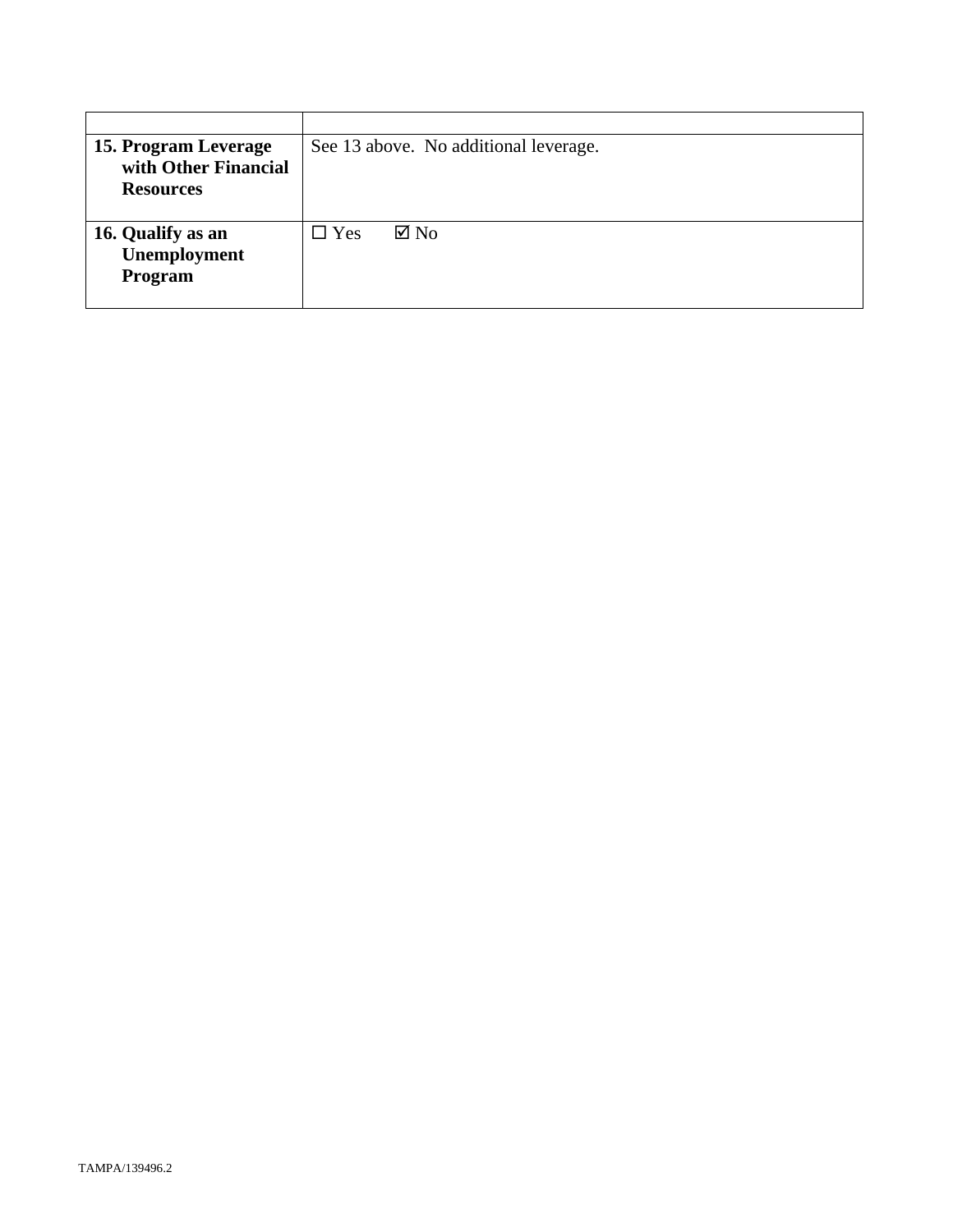# **The Nevada Affordable Housing Assistance Corporation**

# **MORTGAGE ASSISTANCE PROGRAM (MAP)**

| <b>Program Overview</b><br>1. | The Nevada Mortgage Assistance Program (MAP) is designed to help<br>keep first mortgages current for up to 16,969 families who have an<br>unemployed wage earner. The program will assist those qualified<br>families by making up to the lesser of $1/3$ of the principal and interest<br>portion or a \$500 payment supplement to the family's monthly<br>principal and interest portion of the first mortgage payment only. The<br>property taxes and insurance amounts due and owing will remain fully<br>a borrower's responsibility and are not part of the MAP supplement.<br>MAP payments may be extended for qualified families for up to 6<br>months. The MAP payments are aimed at providing a financial bridge<br>to those unemployed persons who are attempting to upgrade their work<br>The payments/mortgage supplements are aimed directly at<br>skills.<br>unemployed persons who are enrolled in either a special skills training<br>program, an institution of higher education or other professional<br>retraining program aimed at increasing the marketability of the<br>unemployed person's job skills. Applicants will be assessed for their<br>ability and likelihood for being able to find timely re-employment soon<br>after the payment supplements end. |
|-------------------------------|---------------------------------------------------------------------------------------------------------------------------------------------------------------------------------------------------------------------------------------------------------------------------------------------------------------------------------------------------------------------------------------------------------------------------------------------------------------------------------------------------------------------------------------------------------------------------------------------------------------------------------------------------------------------------------------------------------------------------------------------------------------------------------------------------------------------------------------------------------------------------------------------------------------------------------------------------------------------------------------------------------------------------------------------------------------------------------------------------------------------------------------------------------------------------------------------------------------------------------------------------------------------------------------|
|                               | Borrowers will submit their partial payment to the Nevada Affordable<br>Housing Assistance Corporation (NAHAC) where it will be combined<br>with the HHF funds and a full remittance made to the loan servicer for<br>the loan. Borrowers can be enrolled either through participating<br>lenders/servicers who have received special training or directly<br>through the NAHAC offices after first completing an appropriate<br>screening tool and being given an appointment with the NAHAC loan<br>underwriter. MAP payments will invoke a non-recourse lien which<br>will have an earned forgiveness embedded in the Note. Borrowers<br>who are able to sustain their homeownership for 60 successive months<br>following the end of the MAP payments will have their lien<br>extinguished.                                                                                                                                                                                                                                                                                                                                                                                                                                                                                       |
|                               | NAHAC intends to retain/set aside 1% of the total direct support funds<br>for contingency situations, wherein certain recipients may be in need<br>of one-two months (maximum) of added support payment while their<br>training programs are completed. These exceptional cases must be<br>approved by the NAHAC Board of Directors after evidence of eminent<br>re-employment contingent upon completion of a training program<br>documented. If the contingency is not needed as program capacity is                                                                                                                                                                                                                                                                                                                                                                                                                                                                                                                                                                                                                                                                                                                                                                                |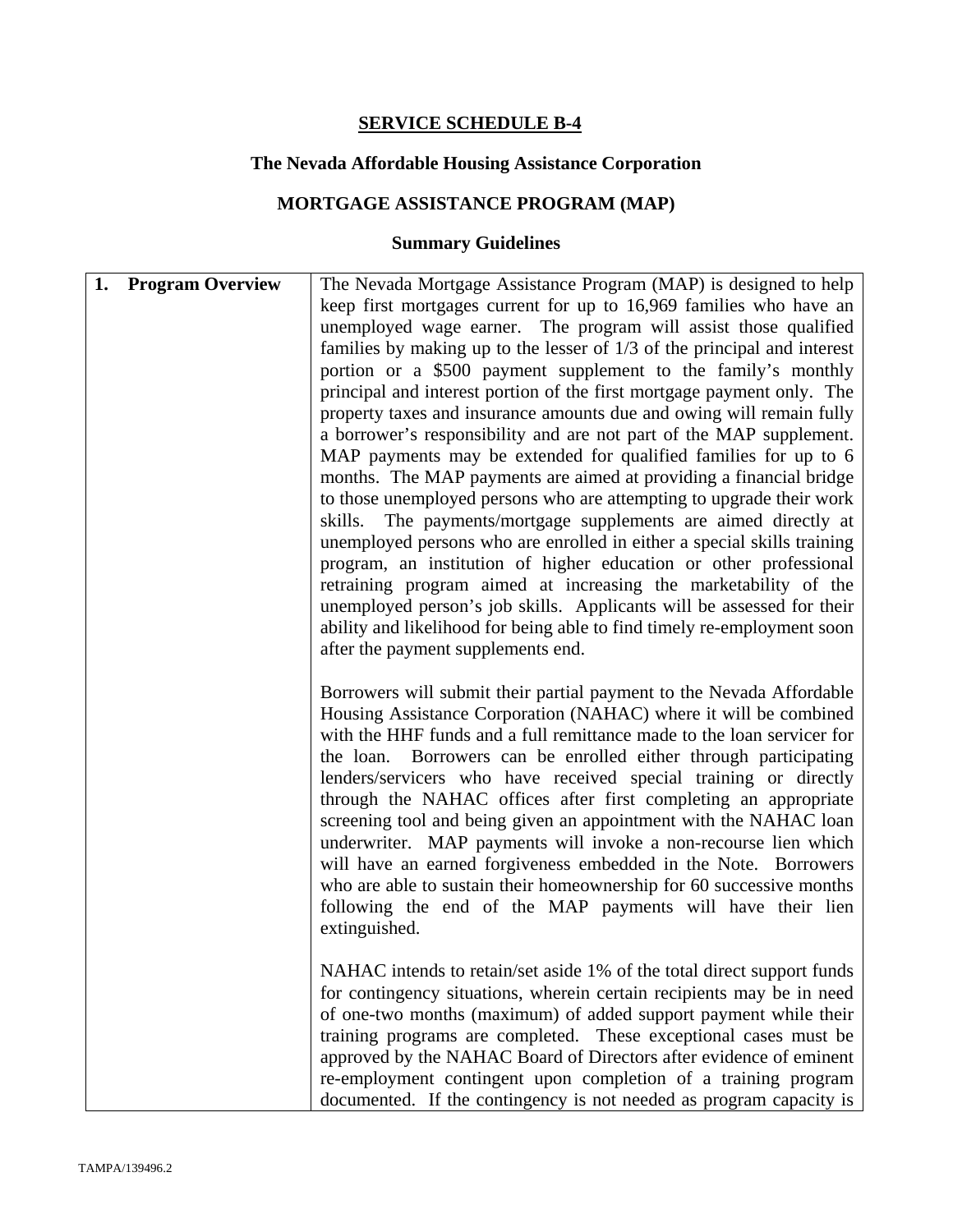|    |                                                                                       | reached, the contingency funds will be put into the normal available<br>funds for the MAP program. Further, the contingency will be reduced<br>pro rata to total MAP program capacity over time so that as the<br>program reaches 60% of capacity without use of any contingency<br>funds, then 60% of the contingency will be released back into the main<br>MAP fund.                                                                                                                                                                                                                                                                                                                                                                                                                                                                                                                                                                                                                                                                                     |
|----|---------------------------------------------------------------------------------------|-------------------------------------------------------------------------------------------------------------------------------------------------------------------------------------------------------------------------------------------------------------------------------------------------------------------------------------------------------------------------------------------------------------------------------------------------------------------------------------------------------------------------------------------------------------------------------------------------------------------------------------------------------------------------------------------------------------------------------------------------------------------------------------------------------------------------------------------------------------------------------------------------------------------------------------------------------------------------------------------------------------------------------------------------------------|
| 2. | <b>Program Goals</b>                                                                  | The MAP program's goal is to increase the probability that a borrower<br>and/or recipient's family has a stronger chance of sustaining<br>homeownership with the assistance from the HHF program.<br>This<br>outcome would be due to the increased chances of being rehired with<br>newly enhanced skills which are obtained during mortgage payment<br>bridging period. It is hoped that qualified recipients will have assessed<br>their current job skills and the chances of rapid re-employment and<br>determined to take affirmative steps to upgrade their job skills in such<br>a way that their re-employment chances are enhanced. Thus, their<br>ability to keep and sustain current homeownership will be greatly<br>improved in the long run. The enhanced home ownership through re-<br>employment and job maintenance should decrease both the numbers<br>and probability of foreclosures.                                                                                                                                                   |
| 3. | <b>Target Population /</b><br><b>Areas</b>                                            | The State of Nevada is currently enduring the USA's highest<br>unemployment rate in its workforce. However, the highest levels of<br>unemployed persons in Nevada are primarily centered in the two urban<br>areas (Clark County/Las Vegas area and Reno/Sparks MSA) versus the<br>rural agricultural and mining areas. With the assistance of the Nevada<br>Department of Employment, Training and Rehabilitation's ("DETR")<br>published data, MAP funds will be allocated on a pro-rata basis to<br>jurisdictions based on a ratio of actual number of unemployed to total<br>State-wide unemployed as a general allocation matter. However, a<br>quarterly assessment will be undertaken to ensure allocations of<br>remaining funds are representative of changes to the unemployed<br>populations in all jurisdictions. Nevada's MAP program will be<br>targeting the unemployed population that is working to upgrade their<br>job-market skills in ways that most likely will lead to re-employment<br>shortly after the end of the MAP assistance. |
| 4. | <b>Program Allocation</b><br>(Excluding<br><b>Administrative</b><br><b>Expenses</b> ) | \$50,906,871.00                                                                                                                                                                                                                                                                                                                                                                                                                                                                                                                                                                                                                                                                                                                                                                                                                                                                                                                                                                                                                                             |
| 5. | <b>Borrower Eligibility</b><br><b>Criteria</b>                                        | To ensure both consistencies with previously approved Participation<br>Agreement programs and to lessen the burdens of administering the<br>MAP program, adherence to the same underwriting qualification<br>standards will be generally utilized.<br>Thus, Applicant Eligibility                                                                                                                                                                                                                                                                                                                                                                                                                                                                                                                                                                                                                                                                                                                                                                           |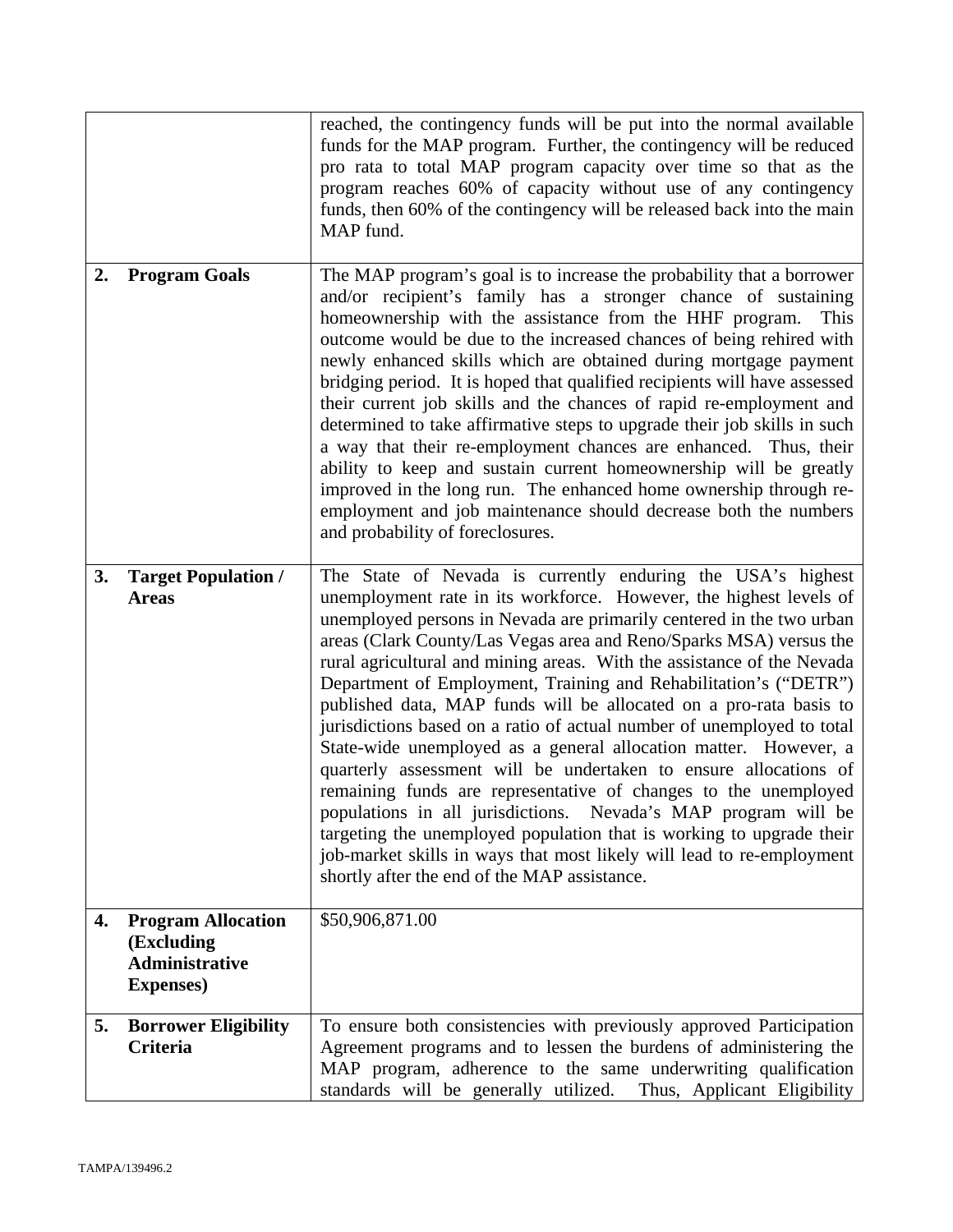|    |                                                       | Criteria will consist of:                                                                                                                                                                                                                                                                                                                                                                                                                                                                                                                                                      |  |
|----|-------------------------------------------------------|--------------------------------------------------------------------------------------------------------------------------------------------------------------------------------------------------------------------------------------------------------------------------------------------------------------------------------------------------------------------------------------------------------------------------------------------------------------------------------------------------------------------------------------------------------------------------------|--|
|    |                                                       |                                                                                                                                                                                                                                                                                                                                                                                                                                                                                                                                                                                |  |
|    |                                                       | Legal US Resident.                                                                                                                                                                                                                                                                                                                                                                                                                                                                                                                                                             |  |
|    |                                                       | Resident in Nevada 5 years in same dwelling.                                                                                                                                                                                                                                                                                                                                                                                                                                                                                                                                   |  |
|    |                                                       | Current income does not exceed 120% of Area Median Income                                                                                                                                                                                                                                                                                                                                                                                                                                                                                                                      |  |
|    |                                                       | (2010).                                                                                                                                                                                                                                                                                                                                                                                                                                                                                                                                                                        |  |
|    |                                                       | Applicant must be facing eminent default.                                                                                                                                                                                                                                                                                                                                                                                                                                                                                                                                      |  |
|    |                                                       | Applicant must be experiencing financial hardship due specifically<br>$\bullet$<br>to unemployed status which must be verified via the Nevada<br>Department of Employment, Training and Rehabilitation.<br>Applicant will be required to provide a financial Hardship<br>Affidavit attesting to their inability to make mortgage payments.<br>Applicant must be currently enrolled or will be enrolled during the<br>$\bullet$<br>period of assistance, in a viable retraining, new skills training or                                                                         |  |
|    |                                                       | academic program that creates new or upgraded job skills. New<br>training must relate specifically to making applicant able to be<br>employed in a short-period of time following assistance and<br>therefore sustain homeownership going forward.                                                                                                                                                                                                                                                                                                                             |  |
|    |                                                       | Basic eligibility criteria will be analyzed either on-line by the<br>applicant's visit to the web site and using the 'screening tool' or<br>directly at the NAHAC offices. If applicants meet screening criteria,<br>application packages will be assembled by the NAHAC underwriters<br>who will do the full verifications/confirmation, enter the applicant's<br>data into the NAHAC database and accounts payable systems and<br>borrower's<br>begin<br>the<br>relationship<br>with<br>the<br>participating<br>banks/lenders/servicers to ensure aid is acceptable to them. |  |
| 6. | <b>Property / Loan</b><br><b>Eligibility Criteria</b> | Owner occupied.<br>$\bullet$                                                                                                                                                                                                                                                                                                                                                                                                                                                                                                                                                   |  |
|    |                                                       | The higher Targeted Area limit calculation will be utilized (115% of<br>area median). Thus, per the HUD Procedure, the maximum mortgage<br>limits would be:<br>a. Clark County: \$427,184<br>b. Reno/Sparks SMSA: \$431,189<br>c. Rural Nevada Areas: \$347,087                                                                                                                                                                                                                                                                                                                |  |
| 7. | <b>Program Exclusions</b>                             | • Having failed a HAMP loan temporary period by voluntary non-<br>compliance, as determined by Eligible Entity.                                                                                                                                                                                                                                                                                                                                                                                                                                                                |  |
| 8. | <b>Structure of</b><br><b>Assistance</b>              | All MAP program assistance will be structured as a 0% interest,<br>forgivable nonrecourse loan, secured by a junior lien recorded against<br>the property, which will be forgiven over a period of time not to<br>exceed 5 years. The loans will only be repayable if the borrower sells<br>the property before the 60 month time period expires and there is<br>sufficient equity to pay the loan. All MAP provided funds returned to                                                                                                                                         |  |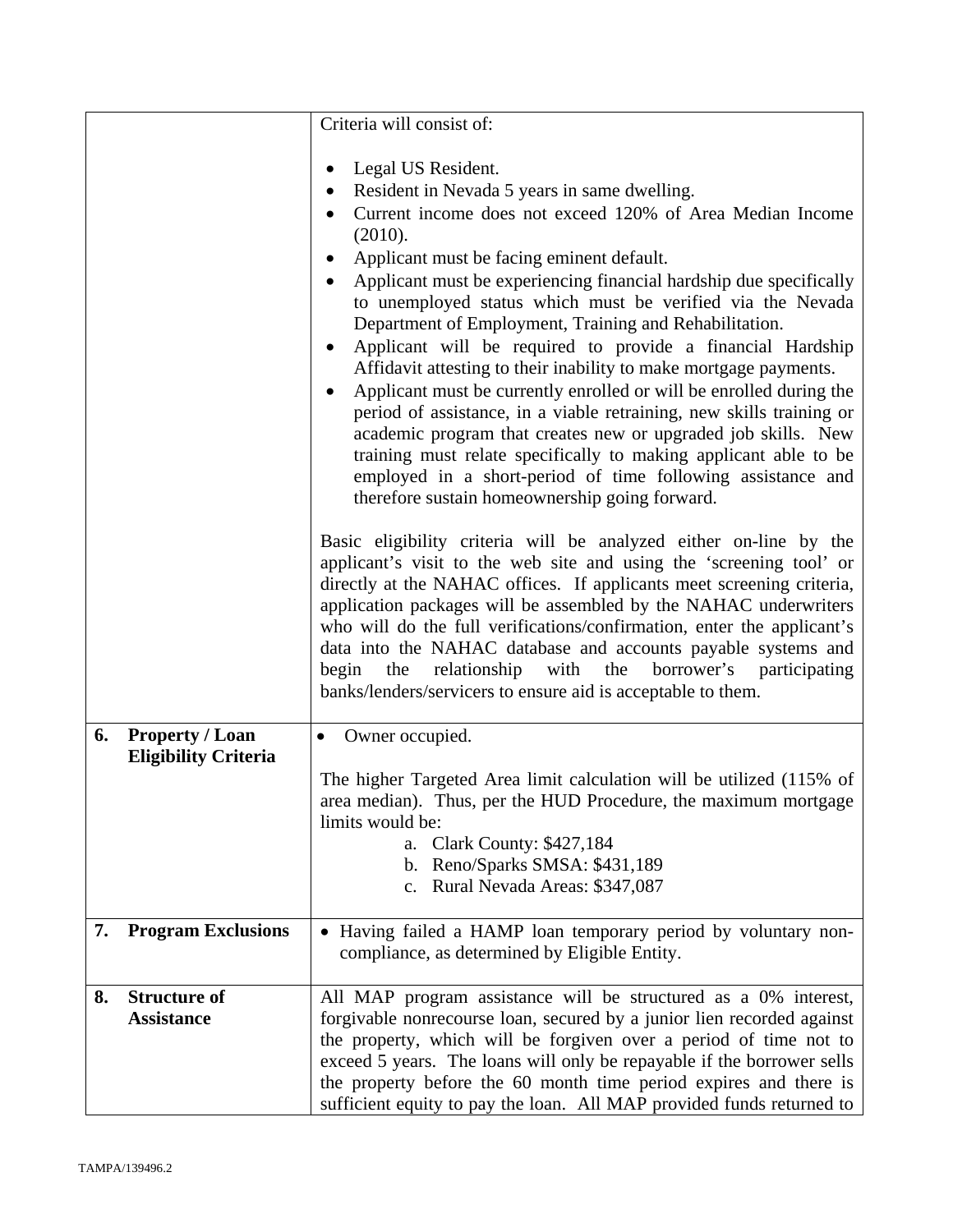|    |                                                                  | program may be recycled until U.S. Treasury imposed deadline of<br>December 31, 2017. Thereafter they will be returned to Treasury. The<br>MAP assistance will be as an 'earned forgiveness' loan that is forgiven<br>20% each year.                                                                                                                                                                                                                                                                                                                                                                       |  |
|----|------------------------------------------------------------------|------------------------------------------------------------------------------------------------------------------------------------------------------------------------------------------------------------------------------------------------------------------------------------------------------------------------------------------------------------------------------------------------------------------------------------------------------------------------------------------------------------------------------------------------------------------------------------------------------------|--|
| 9. | <b>Per Household</b><br><b>Assistance</b>                        | The planned MAP program level of assistance should average<br>approximately \$500/month per recipient for up to 6 months or an<br>expected average mortgage payment assistance of \$3,000.                                                                                                                                                                                                                                                                                                                                                                                                                 |  |
|    | 10. Duration of<br><b>Assistance</b>                             | The MAP assistance will last the lesser of 6 months or up to 2 months<br>after reemployment.                                                                                                                                                                                                                                                                                                                                                                                                                                                                                                               |  |
|    | 11. Estimated Number of<br>Participating<br><b>Households</b>    | Based upon average assistance of \$3,000 then the expected number of<br>potential recipients should be approximately 16,969. However, this<br>number may be decreased slightly if the contingency funds described<br>in Section 1 are utilized for such purpose.                                                                                                                                                                                                                                                                                                                                           |  |
|    | 12. Program Inception /<br><b>Duration</b>                       | Approximately 45 days after final U.S. Treasury approval. Given the<br>program limit of six months worth of assistance, this means that the<br>full utilization of MAP program funds should run down in<br>approximately 15-18 months.                                                                                                                                                                                                                                                                                                                                                                     |  |
|    | 13. Program Interactions<br>with Other HFA<br><b>Programs</b>    | The MAP program could have some forms of interaction with the<br>other HHF programs. Specifically, if a MAP program recipient does<br>achieve re-employment status and would possibly be a candidate for a<br>HHF principal reduction program, then NAHAC will advise the<br>borrower of such. However, if the recipient drops out of the MAP<br>program due to failing to complete their retraining program, and it<br>appears evident that the borrower may lose their home due to lack of<br>means to sustain the mortgage, then the borrower will be advised about<br>the HHF short-sale program.      |  |
|    | 14. Program Interactions<br>with HAMP                            | The MAP program could have some form of interaction with HAMP.<br>HHF Funds (MAP) would be utilized prior to HAMP UP.<br>Implementing the program in this order is the most beneficial to the<br>borrower and investor since payments would continue to be made<br>instead of capitalized, and no late charges or adverse credit reporting<br>If a MAP program recipient does achieve re-<br>would occur.<br>employment status and the borrower would possibly be a candidate for<br>either a HAMP modification and/or a HAMP principal reduction<br>program, then NAHAC will advise the borrower of such. |  |
|    | 15. Program Leverage<br>with Other Financial<br><b>Resources</b> | NAHAC will work with loan servicers for each qualified recipient to<br>ensure that the funds from the MAP program payments are utilized<br>strictly for the borrower's 'current P&I payments and not to 'make up'<br>any past due penalties or payments. NAHAC underwriting staff will                                                                                                                                                                                                                                                                                                                     |  |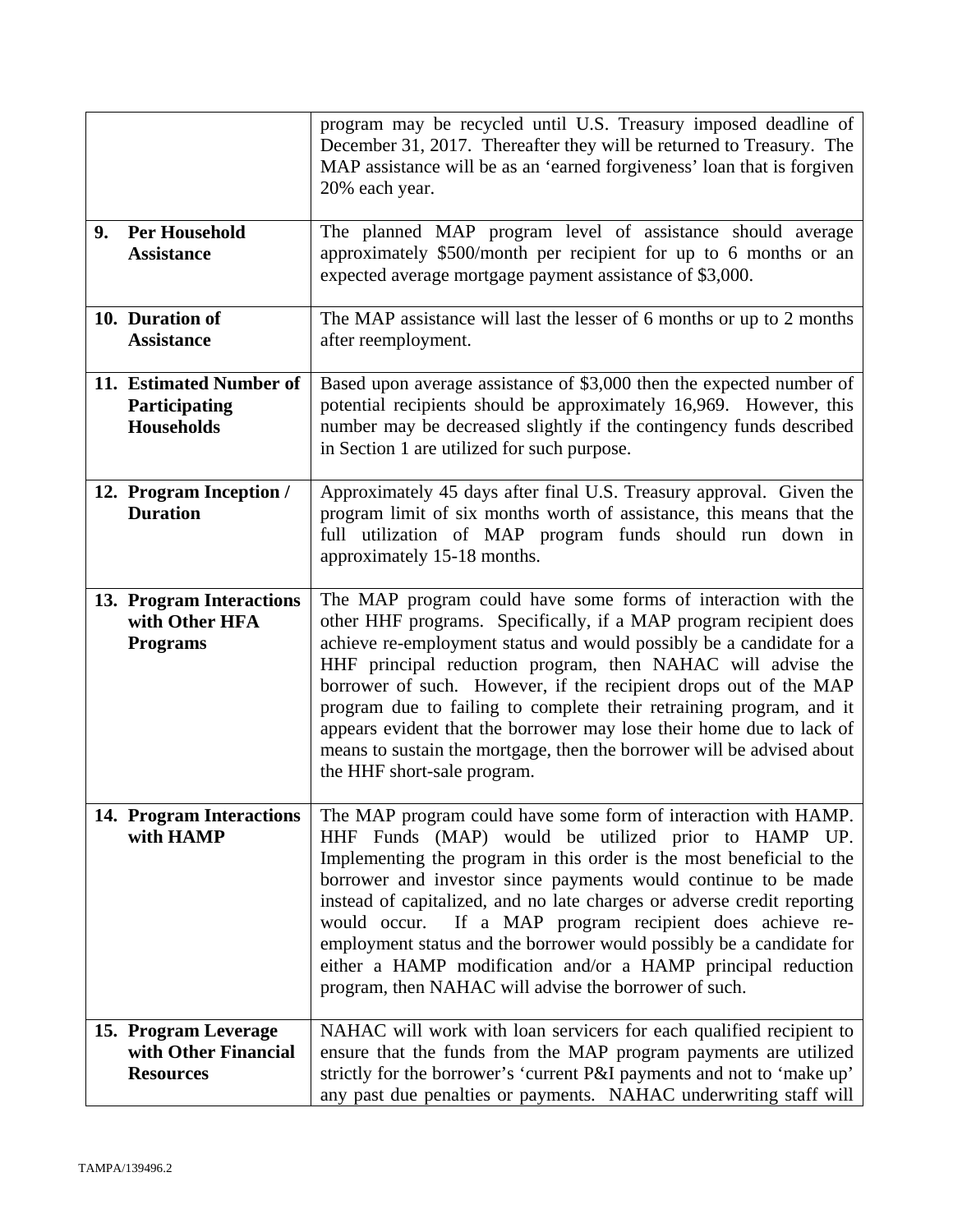|                                                     | communicate with the servicer to ensure that the MAP payments are<br>credited only toward current amounts of P&I due by the borrower. If<br>this means that the borrower and servicer have to execute some form<br>of forbearance or forgiveness on past due amounts, NAHAC will be<br>prepared to assist the borrower with the servicer on this. It is hoped<br>that the servicers will cooperate on these matters. But until NAHAC<br>actually begins distributing Servicer Participation Agreements for the<br>MAP program, actual servicer participation cannot be accurately<br>determined. |  |
|-----------------------------------------------------|--------------------------------------------------------------------------------------------------------------------------------------------------------------------------------------------------------------------------------------------------------------------------------------------------------------------------------------------------------------------------------------------------------------------------------------------------------------------------------------------------------------------------------------------------------------------------------------------------|--|
| 16. Qualify as an<br>Unemployment<br><b>Program</b> | $\overline{\mathsf{d}}$ Yes<br>$\square$ No                                                                                                                                                                                                                                                                                                                                                                                                                                                                                                                                                      |  |